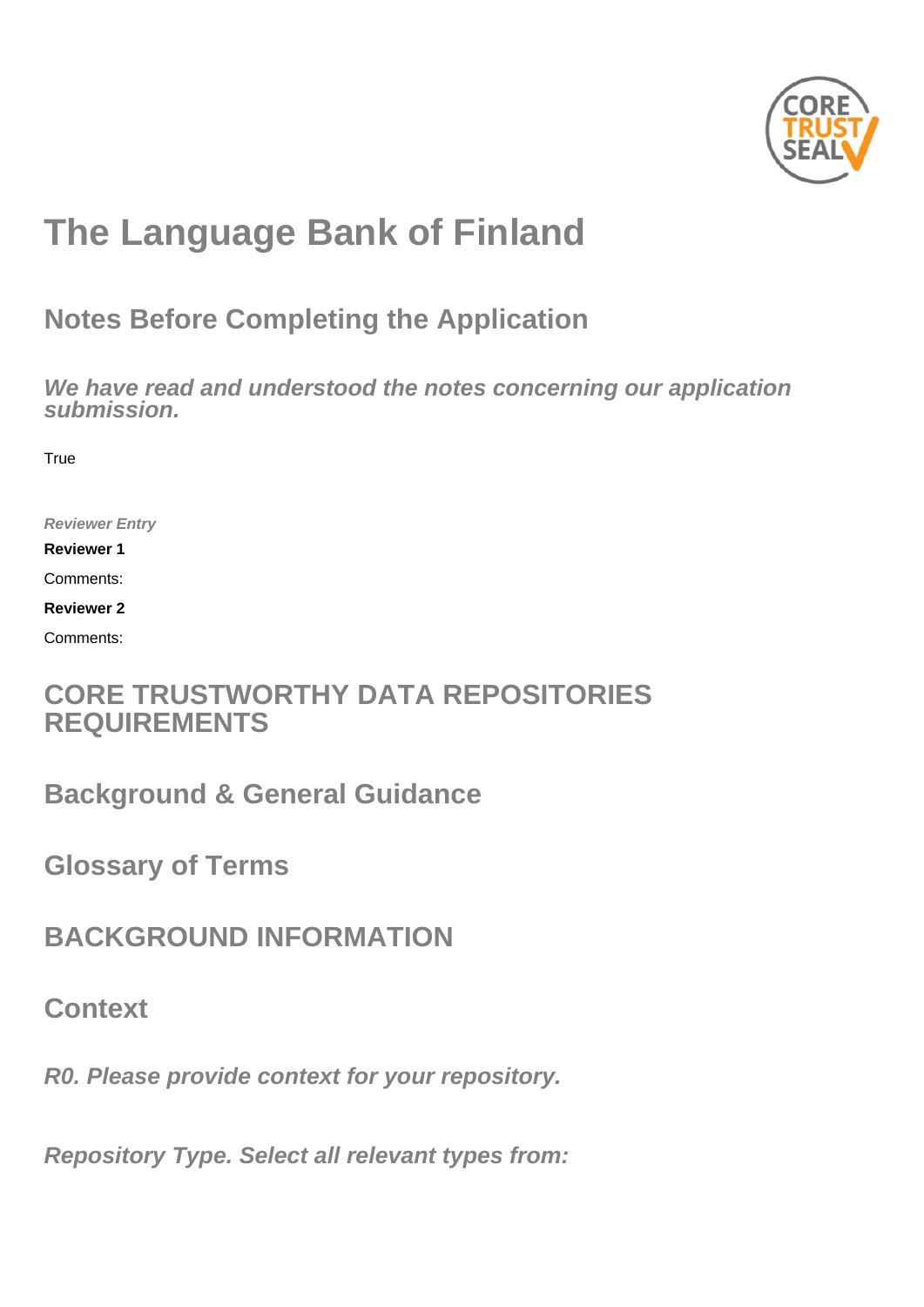Domain or subject-based repository, National repository system; including governmental

**Reviewer Entry Reviewer 1** Comments: accept **Reviewer 2** Comments:

## **Brief Description of Repository**

The Language Bank of Finland is a service for researchers in the digital humanities and social sciences using written, spoken or visual language resources. The Language Bank is coordinated by the national FIN-CLARIN consortium, an umbrella organization formed by Finnish universities, CSC – IT Center for Science, and the Institute for the Languages of Finland. FIN-CLARIN is a part of the international CLARIN ERIC research infrastructure. FIN-CLARIN forms the FIN-CLARIAH consortium together with DARIAH-FI.

The Language Bank has a wide variety of textual and audiovisual corpora and services for studying them. The corpora can be analyzed, processed and studied in the Language Bank or they can be downloaded. Many corpora are publicly accessible, some require log-in. The rights to use restricted resources can be applied for electronically. Using the Language Bank of Finland is free for researchers, teachers and students.

The Language Bank is legally represented by the University of Helsinki as the host of the FIN-CLARIN and FIN-CLARIAH consortia. The maintenance of the Language Bank is funded by the Ministry of Education and Culture. The development of the Language Bank is additionally partly funded by the Academy of Finland. The service is technically located at CSC, a non-profit, state-owned company administered by the Ministry of Education and Culture. CSC maintains and develops the centralized national IT infrastructure and uses it to provide nationwide IT services for research, libraries, archives, museums and culture as well as information, education and research management. CSC is responsible for the infrastructure, maintenance and security, as well as services used by the Language Bank, such as IDA. The University of Helsinki is responsible for the administration and content of the Language Bank.

The Language Bank Portal: <https://www.kielipankki.fi/language-bank/>

Overview of the FIN-CLARIN organization: <https://www.kielipankki.fi/organization/>

FIN-CLARIN introduction: <http://urn.fi/urn:nbn:fi:lb-201710211>

Information about CSC: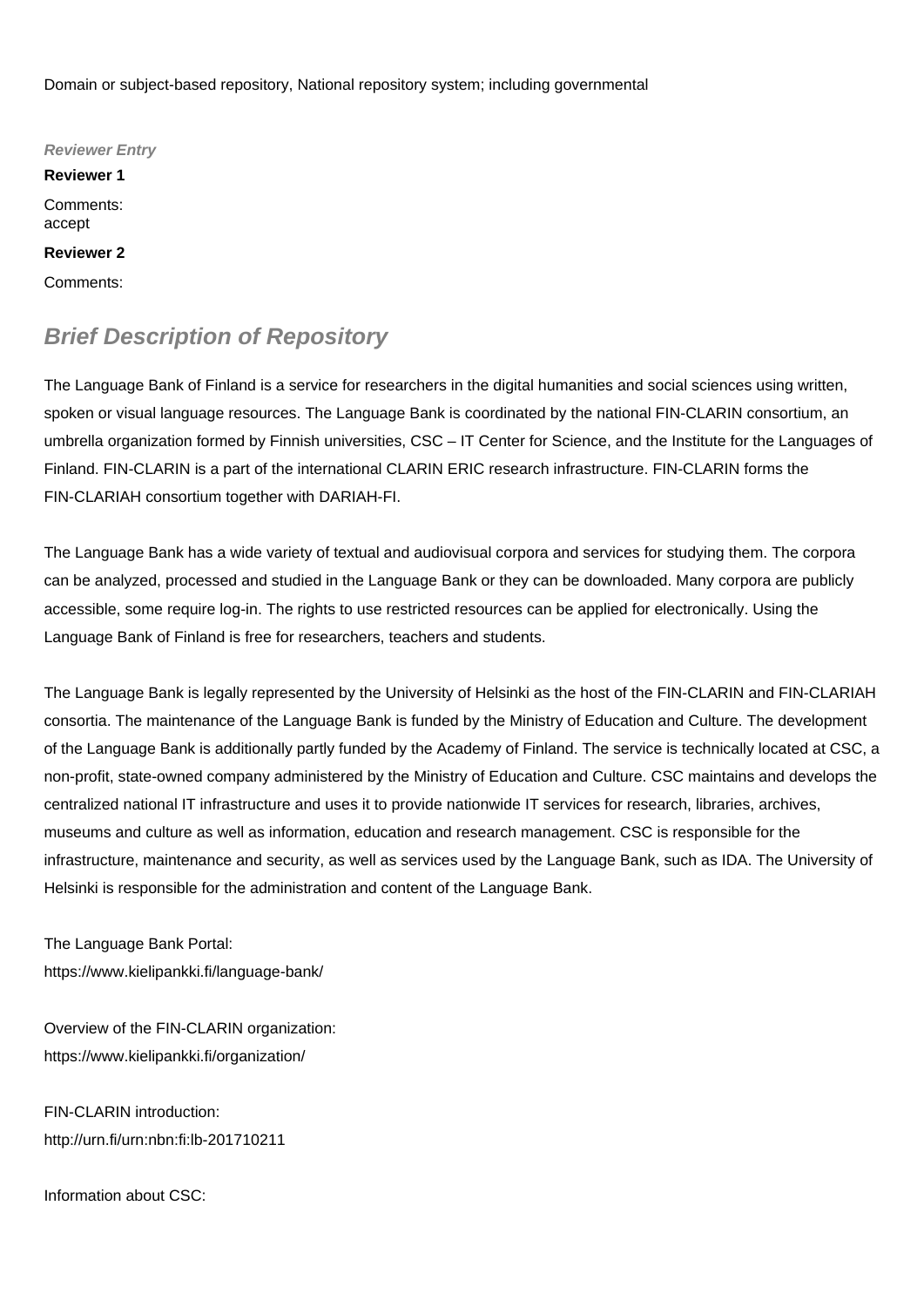#### <https://www.csc.fi/en/csc>

Corpora deposited in the Language Bank of Finland: <https://www.kielipankki.fi/corpora/>

Web services provided by tools installed in the Language Bank of Finland: <https://www.kielipankki.fi/tools/>

**Reviewer Entry Reviewer 1** Comments: accept **Reviewer 2** Comments:

## **Brief Description of the Repository's Designated Community.**

The Language Bank's users are mainly language researchers and students. The formation of the FIN-CLARIAH consortium in 2022 further broadens the user community to digital humanities and social sciences and more actively offer tools, text and speech data relevant for those communities. In line with this principle, the Language Bank accepts resource depositions as long as the data is stored as text or speech and the tools are usable at some stage of working with language data. For other data, like e.g. survey results, another repository, such as the Finnish Social Science Data Archive, may be more appropriate.

**Reviewer Entry Reviewer 1** Comments: accept **Reviewer 2** Comments:

## **Level of Curation Performed. Select all relevant types from:**

A. Content distributed as deposited, B. Basic curation – e.g. brief checking; addition of basic metadata or documentation, C. Enhanced curation – e.g. conversion to new formats; enhancement of documentation

**Reviewer Entry**

**Reviewer 1**

Comments: accept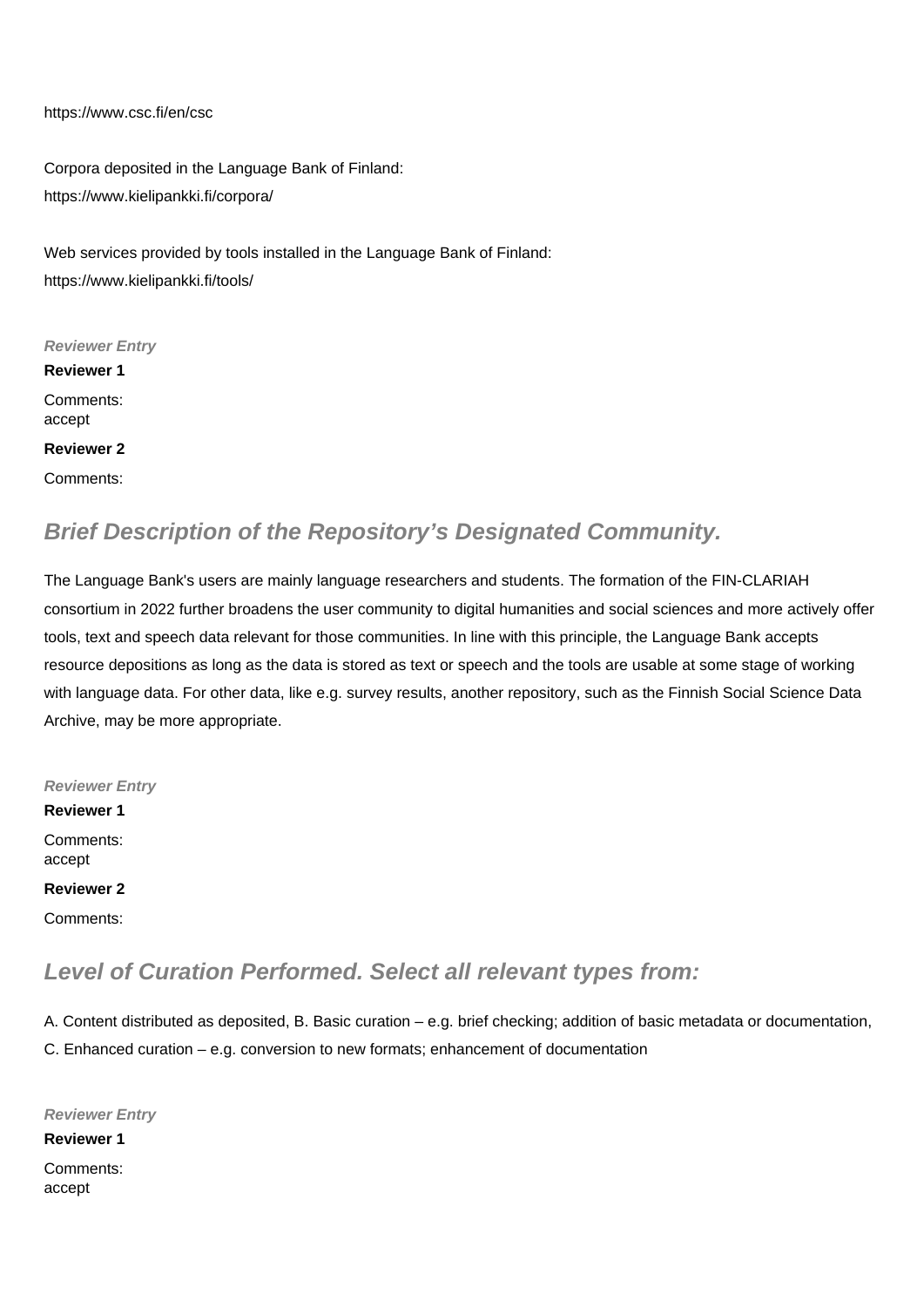### **Reviewer 2**

Comments:

## **Comments**

**Reviewer Entry Reviewer 1** Comments: **Reviewer 2** Comments:

## **Insource/Outsource Partners. If applicable, please list them.**

The Faculty of Arts at the University of Helsinki (UHEL) carries the overall responsibility for the FIN-CLARIAH RI as the host of the Director and Vice Director. UHEL will in particular be responsible for curating, preparing and updating language-based materials into installable databases in the Language Bank according to CLARIN and DARIAH standards. Curating material includes informing the depositors and helping them to enforce formatting standards and licensing conventions for language tools and materials. In addition, UHEL will further develop or acquire tools for processing and automatically annotating language-based materials to be provided through the Language Bank and CSC. UHEL will also have coordinating responsibility for information dissemination for using tools and materials as well as FIN-CLARIAH researcher training through online courses and websites.

CSC provides and is responsible for the technical infrastructure of FIN-CLARIAH as well as providing technological expertise for developing the services. CSC's role includes installation, maintenance, development and tailoring of the language-based resource services available for the Finnish research community, as well as their technical user support. CSC offers the computational resources, secure storage and other platforms for the Language Bank, installs new versions of databases and software as they become available, and assists in tailoring and developing processing and annotation tools and researcher workflows. CSC is responsible for operating the authentication and authorization infrastructure, allocates user space and provides access. CSC participates in the integration and harmonization of CLARIN and DARIAH services. In particular, CSC provides services as a CLARIN B Service Centre. CSC provides training for its services and assists UHEL in providing training for the Language Bank services to the FIN-CLARIAH members.

Other FIN-CLARIAH members develop tools and workflows as well as curate materials to be tailored to the CLARIN and DARIAH standards and centrally provided through the Language Bank and the CSC services. All FIN-CLARIAH members provide advice locally on how to use the FIN-CLARIAH services in their research and education.

**Reviewer Entry Reviewer 1** Comments: accept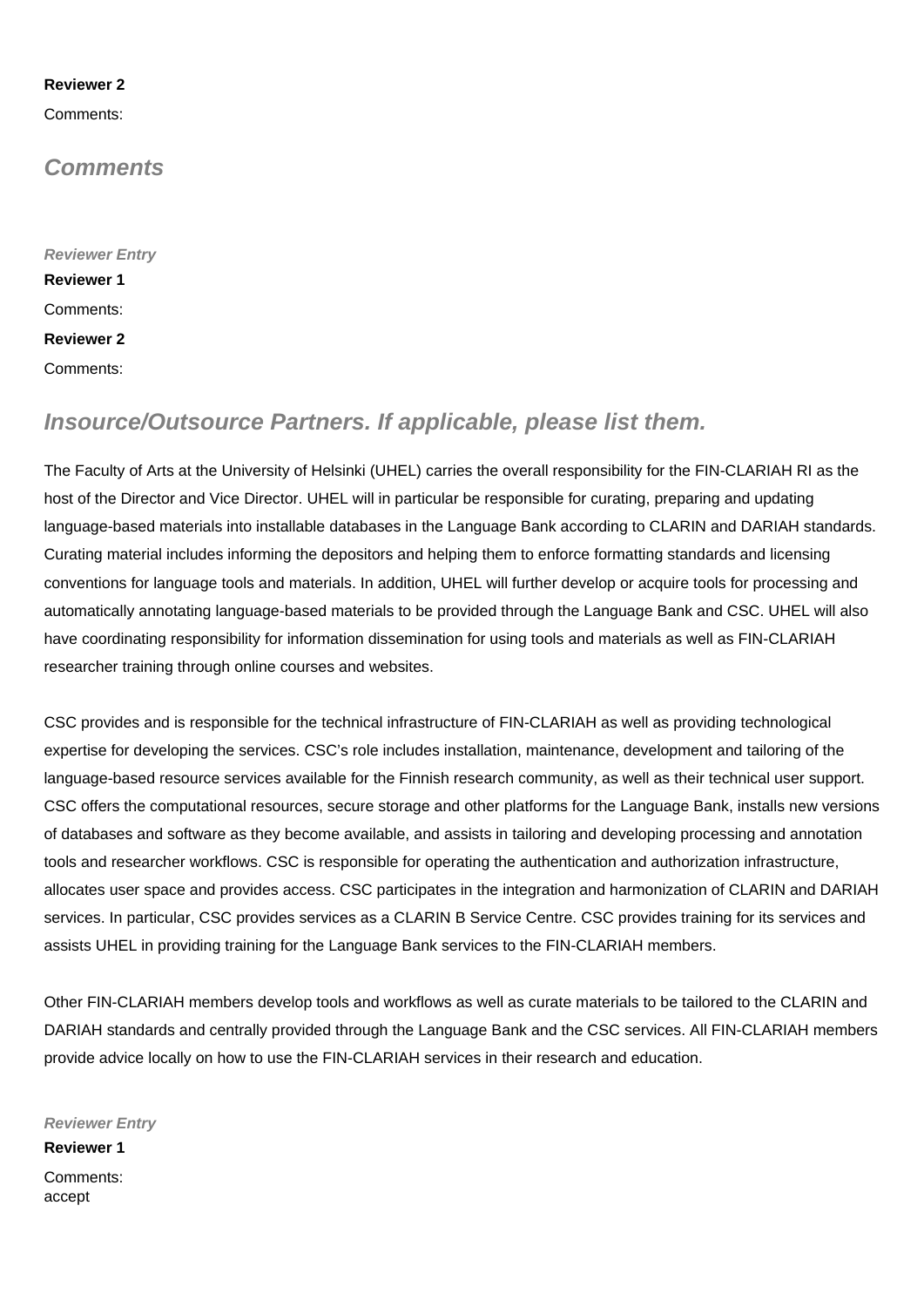### **Reviewer 2**

Comments:

## **Summary of Significant Changes Since Last Application (if applicable).**

New supercomputers have been introduced at CSC. The research infrastructure services (RI) are offered through remote access, and the RI takes the necessary changes brought about by the growth in digitalization and data intensity into account by providing access to the new LUMI supercomputer environment offered by CSC for further processing of the accruing digital SSH big data material.

The Language Archive Tools (LAT) service was decommissioned. The documents and links have been included to match the new guidelines.

**Reviewer Entry Reviewer 1** Comments: accept **Reviewer 2** Comments:

**Other Relevant Information.**

**Reviewer Entry Reviewer 1** Comments: **Reviewer 2** Comments:

# **ORGANIZATIONAL INFRASTRUCTURE**

# **1. Mission/Scope**

**R1. The repository has an explicit mission to provide access to and preserve data in its domain.**

## **Compliance Level:**

4 – The guideline has been fully implemented in the repository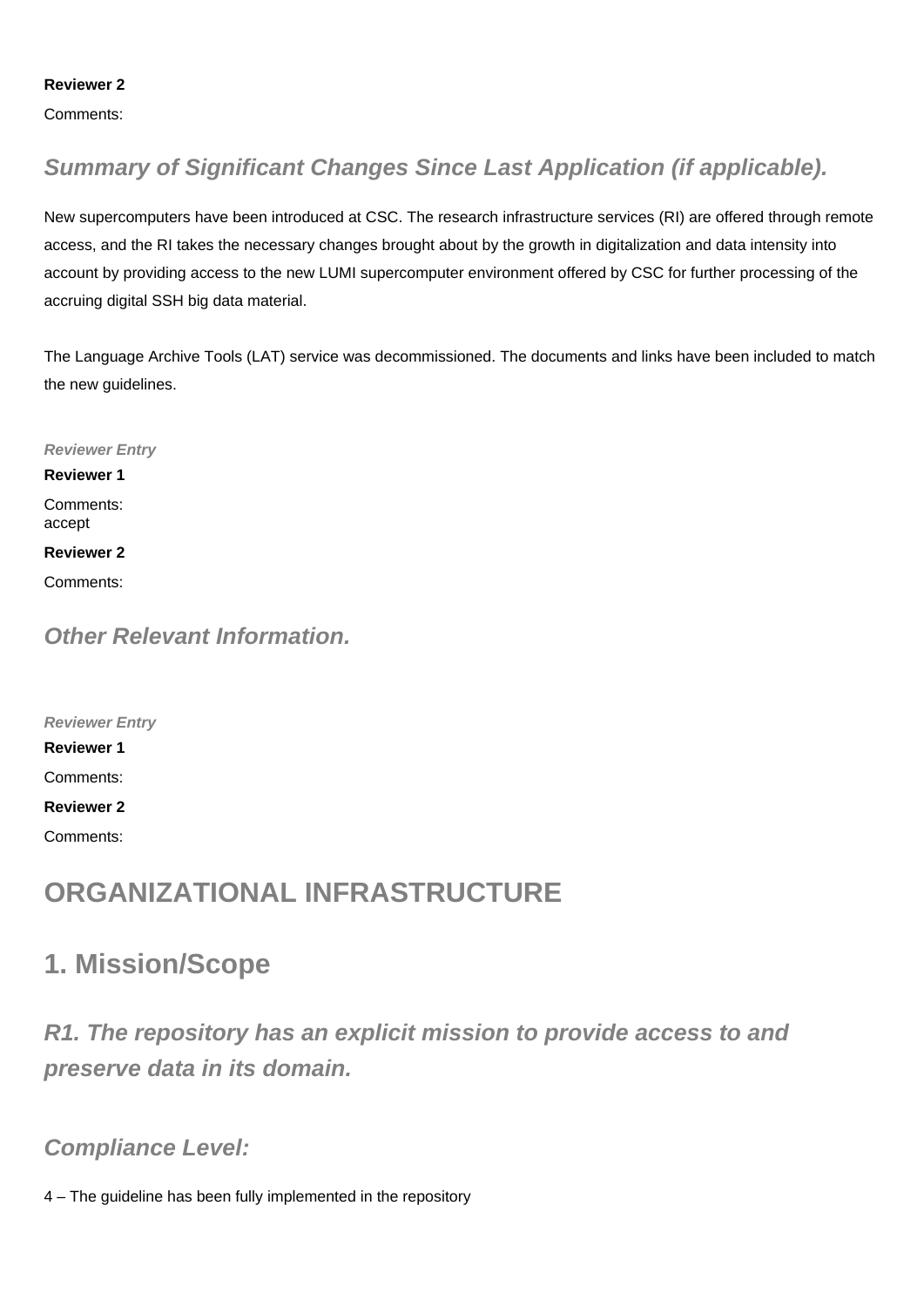#### **Reviewer Entry**

#### **Reviewer 1**

Comments: 4 – The guideline has been fully implemented in the repository accept

#### **Reviewer 2**

Comments: 4 – The guideline has been fully implemented in the repository

### **Response:**

The vision, mission and strategy of CSC – IT Center for Science form the basis of the Language Bank of Finland's operation. In addition, the Language Bank of Finland is a part of the national FIN-CLARIN consortium's strategy.

CSC's strategy covers data and preservation. The main targets of the CSC strategy:

1. To establish an internationally competitive ecosystem of scientific computing service of the whole Finnish research community.

2. To make digital data available and easy to use, securely, internationally, now and forever.

3. To establish an internationally recognized Finnish data analytics hub for research, education and public sector.

4. To make digital education and learning service into an interoperable ecosystem for all education levels.

FIN-CLARIN's strategy defines the Language Bank's service philosophy: The FIN-CLARIN consortium is the Finnish part of the European CLARIN collaboration building a research infrastructure for language-related resources in Humanities and Social Sciences. The goal of FIN-CLARIN is to provide access for all researchers in Finland to CLARIN compatible language resources. Likewise, the researchers in other countries will have access to the resources in Finland.

In order for the language resources to be found in scientific resource inventories, all resources must be equipped with compatible metadata descriptions. Their access policies must be stated clearly in a common format, and it should be easy to apply for and to grant permissions to use them. The resources must also be provided in a well-known or standardized format. In Finland, the related services will be located at the Language Bank of Finland. FIN-CLARIN is currently developing the assortment of materials available in the Language Bank as well as the instructions and support for using these resources.

CLARIN (Common Language Resources and Technology Infrastructure) is part of the ESFRI (European Strategy Forum on Research Infrastructures) roadmap. FIN-CLARIN is part of the Finnish national roadmap.

Finland is a full member of the European research infrastructure consortium CLARIN ERIC, whose task it is to ensure that the language processing services are coordinated and compatible in its member countries. Meanwhile, FIN-CLARIN has continued implementing the recommendations produced by CLARIN.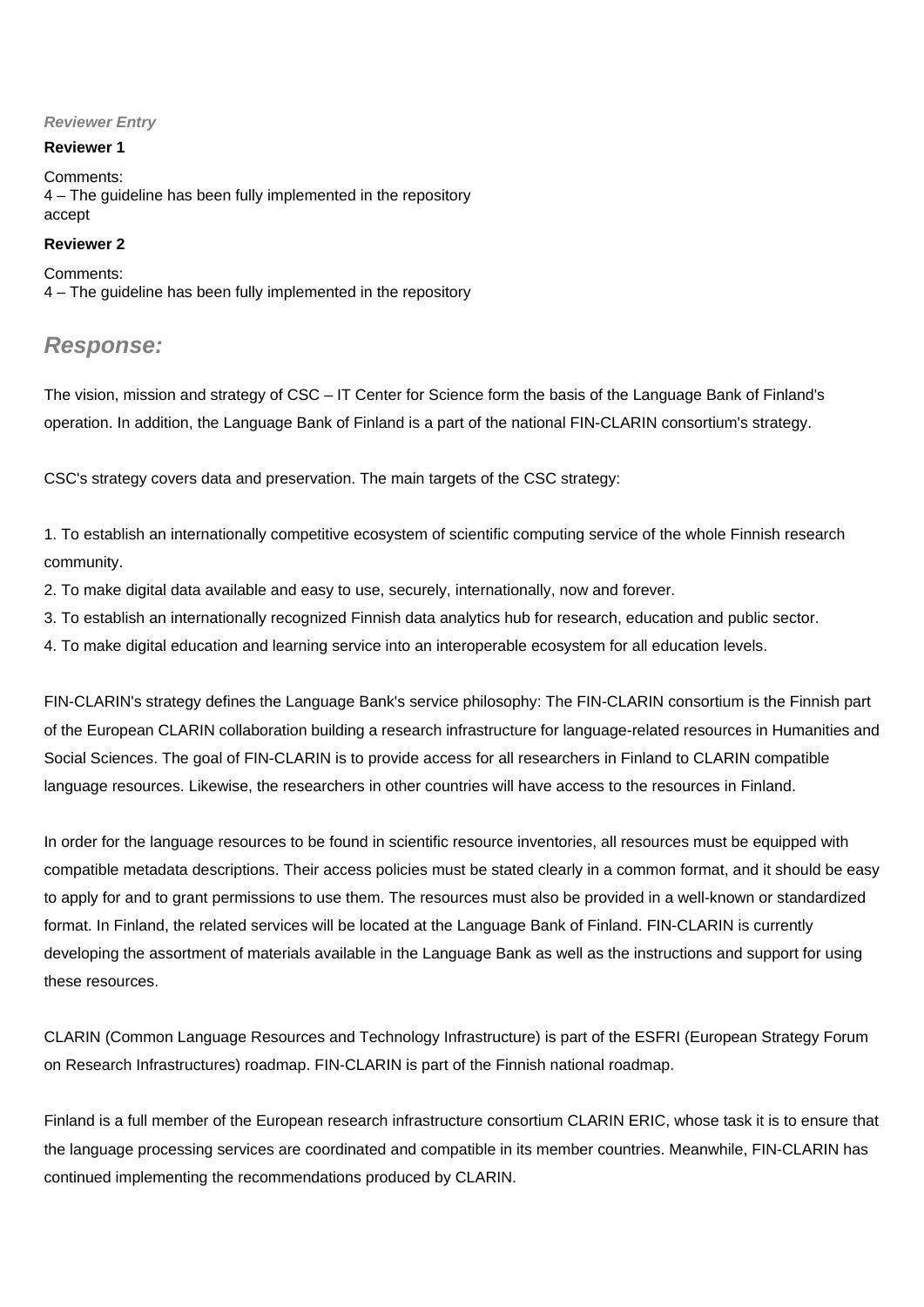The Academy of Finland, one of the main funders of FIN-CLARIN, mentions The Language Bank of Finland as one of their recommended data management services in their Open data management plan.

A study conducted in 2020 by the Helsinki Institute for Social Sciences and Humanities measuring the use of and need for research infrastructures refers to both CLARIN and CSC multiple times.

The Language Bank of Finland's mission: <https://www.kielipankki.fi/organization/>

CSC – IT Center for Science's strategy: <http://urn.fi/urn:nbn:fi:lb-2014120213> • CSC's strategy, consisting of mission, vision and values.

FIN-CLARIN's strategy: <http://urn.fi/urn:nbn:fi:lb-201710211> • Strategy, mission and vision of the FIN-CLARIN consortium.

The Language Bank of Finland's data management plan: <http://urn.fi/urn:nbn:fi:lb-201710257>

The Academy of Finland's "Open data: data management plan": <http://urn.fi/urn:nbn:fi:lb-202103032>

The Need for Research Infrastructures in the Social Sciences and Humanities at the University of Helsinki - Results of a survey for principal investigators <http://urn.fi/urn:nbn:fi:lb-202103031>

**Reviewer Entry**

#### **Reviewer 1**

Comments: accept

#### **Reviewer 2**

Comments: Accept

## **2. Licenses**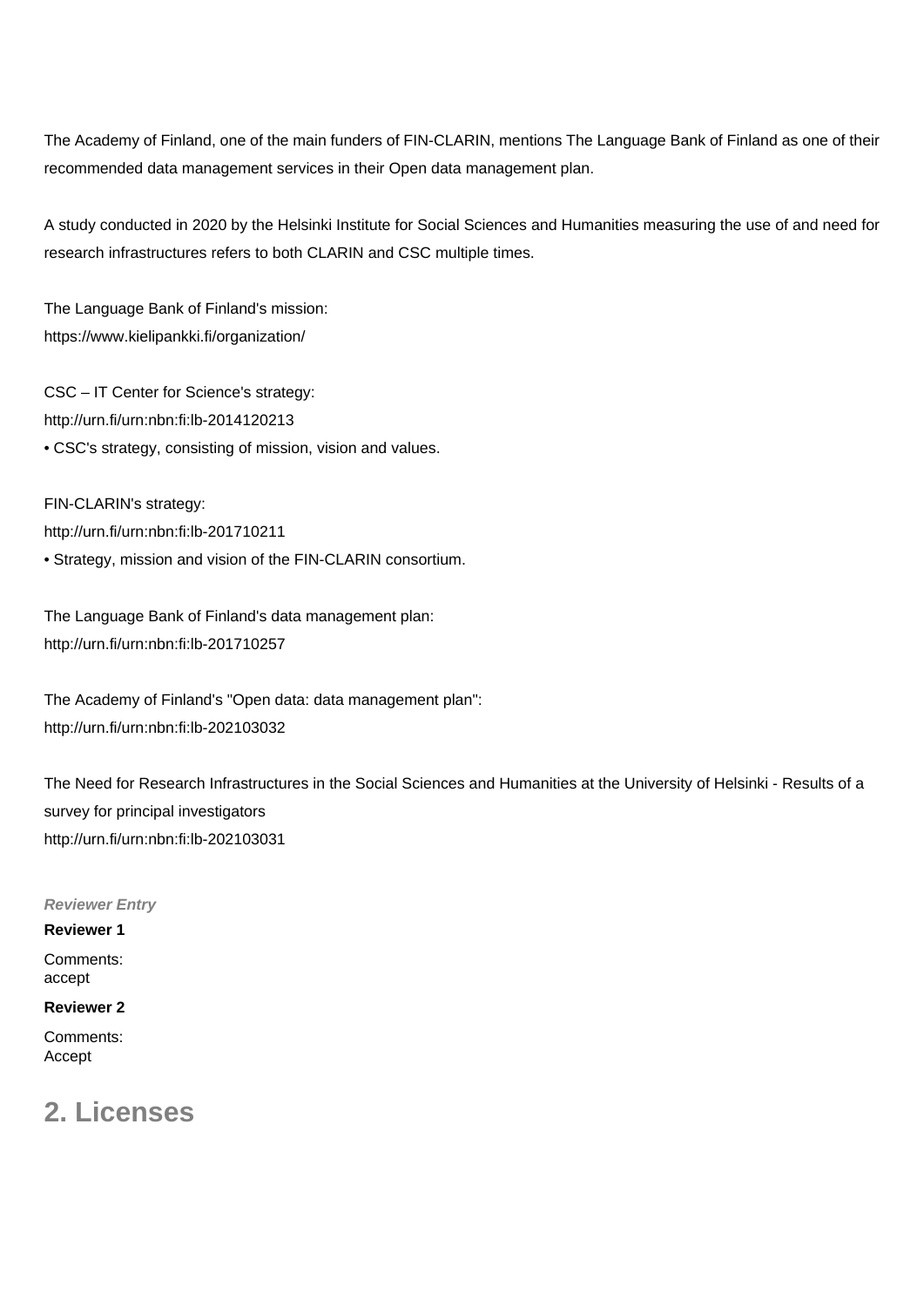## **R2. The repository maintains all applicable licenses covering data access and use and monitors compliance.**

## **Compliance Level:**

4 – The guideline has been fully implemented in the repository

#### **Reviewer Entry**

#### **Reviewer 1**

Comments: 4 – The guideline has been fully implemented in the repository accept

#### **Reviewer 2**

Comments: 4 – The guideline has been fully implemented in the repository

### **Response:**

The Language Bank of Finland is not a legal entity; it is a service at CSC – IT Center for Science. The national FIN-CLARIN consortium coordinating the Language Bank is juridically represented by the University of Helsinki. Each deposited language resource is covered by a deposit agreement between FIN-CLARIN and the content provider. Each user is required to accept general terms and conditions as well as resource-specific licenses.

FIN-CLARIN ensures that publicly available content is accompanied by the appropriate licenses and agreements. By signing the agreement, the content provider asserts the resource's authenticity. FIN-CLARIN's experts check the metadata provided by the content provider. FIN-CLARIN assumes ultimate responsibility for metadata correctness. The Language Bank produces the metadata entries in the META-SHARE service that are then approved and possibly amended by the content providers depositing the data.

The Language Bank of Finland uses predominantly CLARIN and Creative Commons licenses. By approving a license, the user agrees to follow the terms of use of the applicable resources. User access can be terminated or suspended by CSC without notice in the event of any unauthorized use of the services or if CSC has a justified reason to suspect that the services are used contrary to the terms and conditions.

Details on service access and availability are described in the Language Bank's Terms of use.

In addition to the general terms and conditions, many resources are associated with specific licenses. Access rights are only granted to applicants who have accepted all applicable terms and licenses. The licenses can be classified into three main groups: public (PUB), academic (ACA) and restricted (RES). Public resources can be accessed openly. Academic resources require the applicant to possess an academic status, such as researcher or student. Restricted resources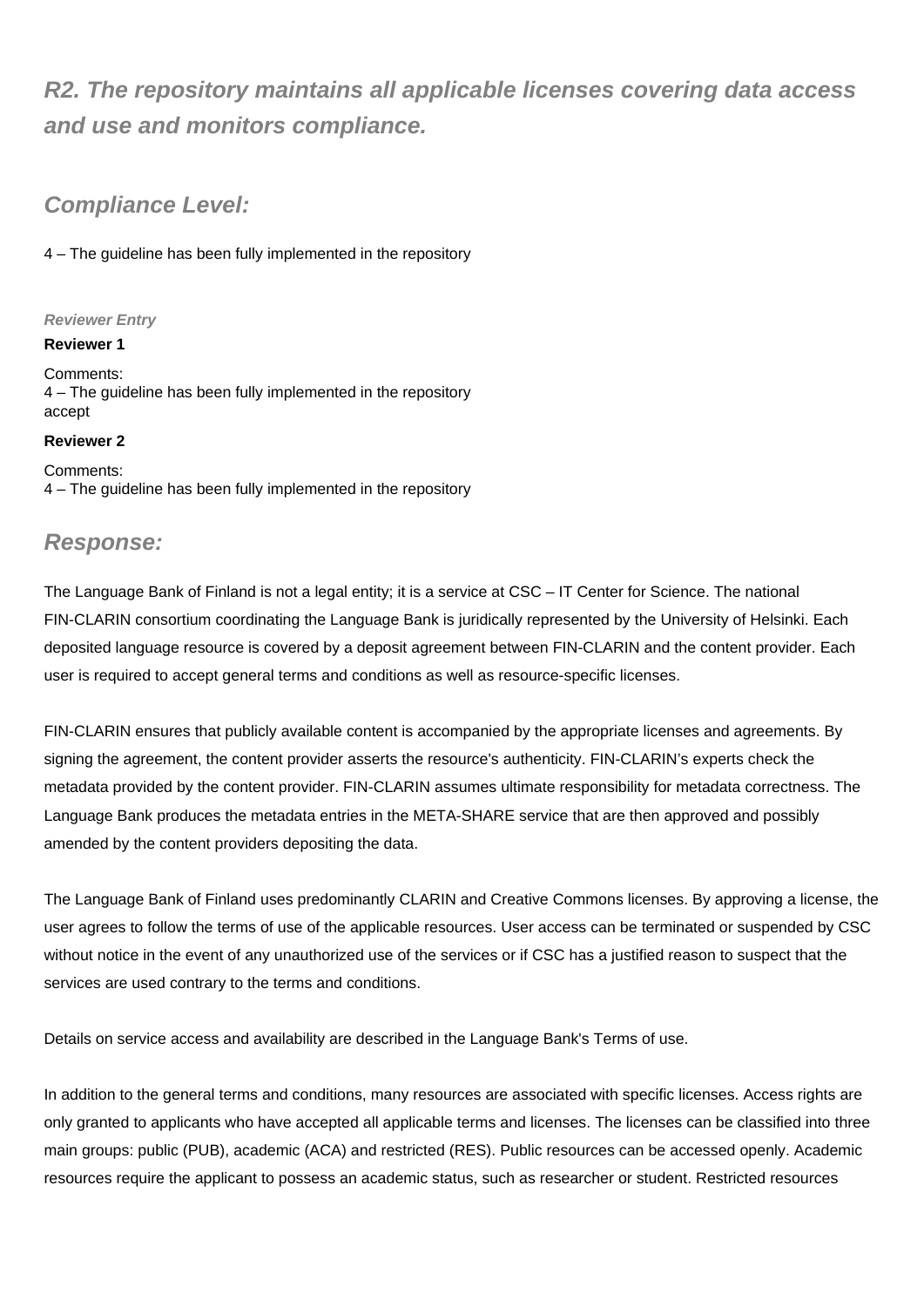require a personal permission granted by the content provider or their delegated contact person, who, in many cases, are the administrators of the Language Bank.

FIN-CLARIN experts aid content providers in choosing appropriate licenses for their language resources. There is also an online tool for assisting the process.

How to access language resources: <https://www.kielipankki.fi/access/>

Terms of use of the Language Bank of Finland: <https://www.kielipankki.fi/language-bank/terms-of-use/>

Information about agreements and licenses:

<http://urn.fi/urn:nbn:fi:lb-2014120215>

- Instructions for content providers for preparing language resources for publication.
- 1. Acquiring permissions from informants
- 2. Choosing the license class and end-user licenses
- 3. Deposition agreement

• What kinds of license classes and settings are available and how to choose the correct one. The main categories are public (PUB), academic (ACA), and restricted (RES).

• A list of end-user licenses available in the Language Bank's META-SHARE metadata service.

CLARIN license categories:

<http://urn.fi/urn:nbn:fi:lb-2014120233>

- CLARIN licenses explained in more detail.
- What kind of categories and traits are included in the different licenses that can be applied to CLARIN-compatible language resources in the Language Bank.
- PUB, ACA and RES licenses and the attributes they can be accompanied with.

General public (PUB) license: <http://urn.fi/urn:nbn:fi:lb-201802221>

General academic (ACA) license: <http://urn.fi/urn:nbn:fi:lb-201802222>

General restricted (RES) license: <http://urn.fi/urn:nbn:fi:lb-201802223>

License selection helper tool: <http://urn.fi/urn:nbn:fi:lb-2014120237>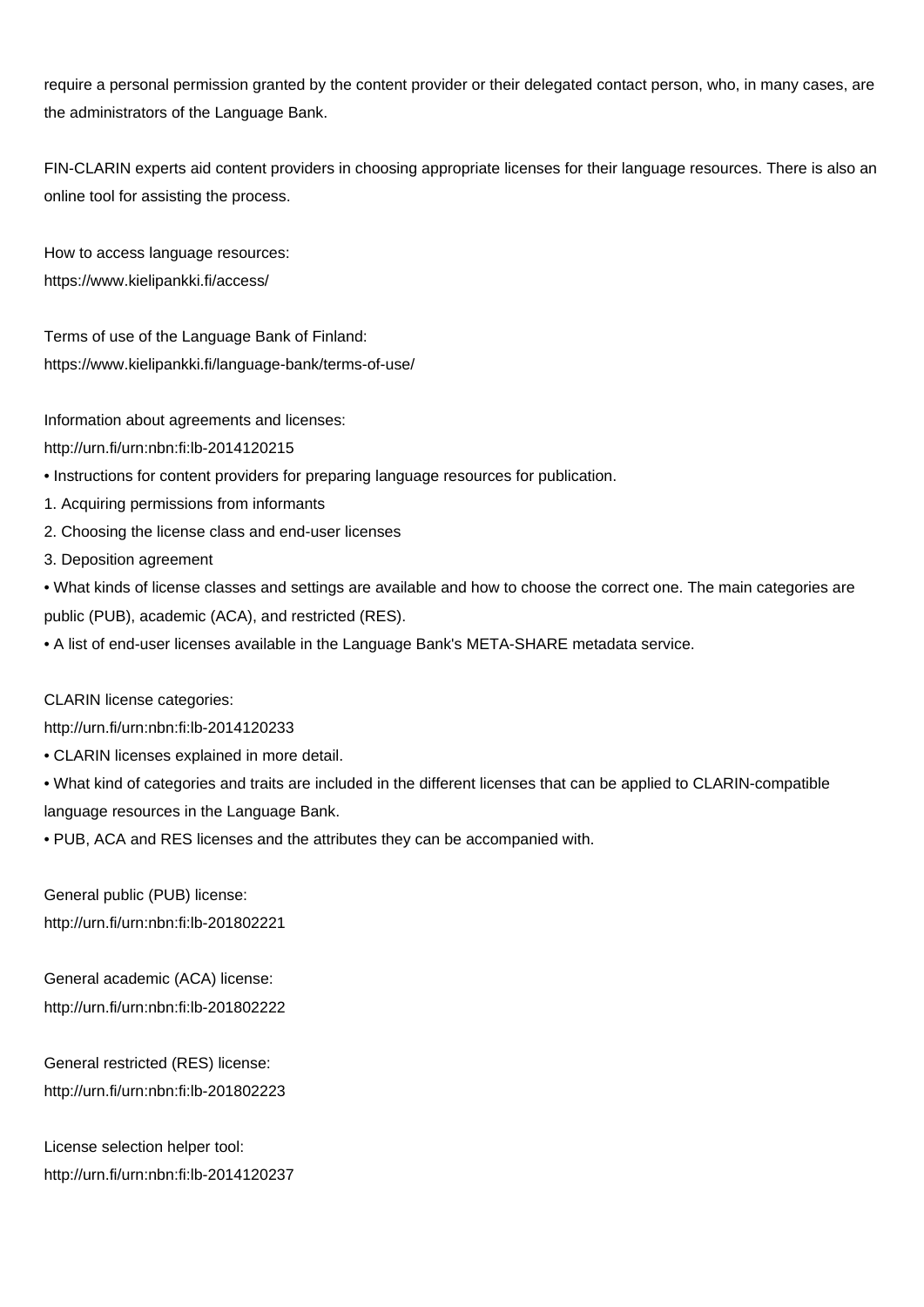• An application for identifying what kind of a license is suitable for a given language resource.

Instructions for creating language resources:

<http://urn.fi/urn:nbn:fi:lb-2014120229>

- Comprehensive instructions and a checklist for content providers for creating language resources.
- 1. Collecting the corpus
- 2. Scheduling and budgeting
- 3. Assistance from FIN-CLARIN
- 4. Preliminarily choosing a license class
- 5. Permissions required in the collecting stage
- 6. Finding a suitable deposition platform
- 7. Technical format and compatibility
- 8. Literation and annotation
- 9. Assembling and publishing metadata
- 10. Determining a suitable license
- 11. Deposition agreement with FIN-CLARIN
- 12. Transferring the finished language resource to the Language Bank

Deposition agreement templates:

<http://urn.fi/urn:nbn:fi:lb-2021090221>

META-SHARE: <http://metashare.csc.fi/>

#### **Reviewer Entry**

#### **Reviewer 1**

Comments: accept

**Reviewer 2**

Comments: Accept

## **3. Continuity of access**

**R3. The repository has a continuity plan to ensure ongoing access to and preservation of its holdings.**

**Compliance Level:**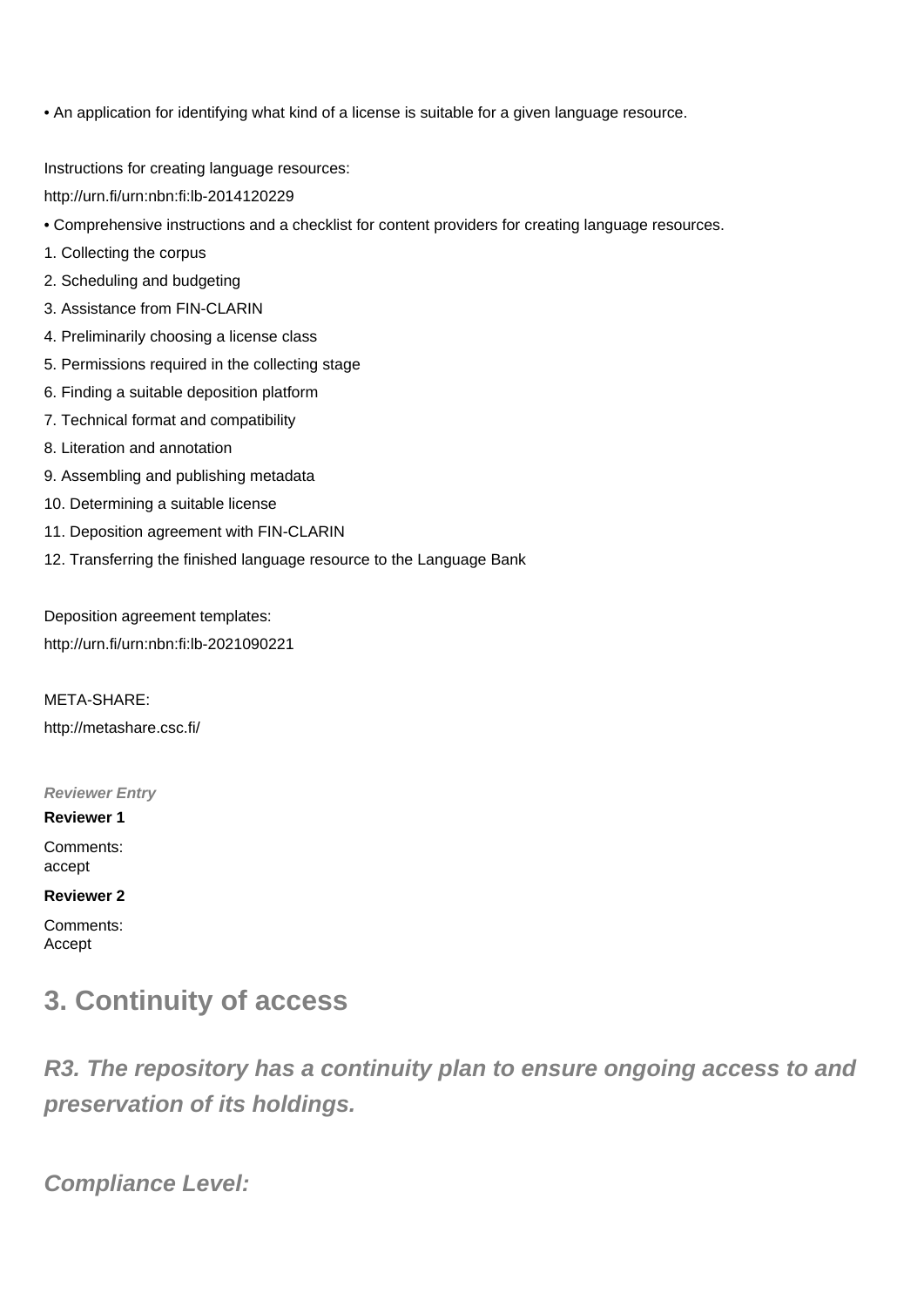#### 3 – The repository is in the implementation phase

#### **Reviewer Entry**

#### **Reviewer 1**

Comments: 3 – The repository is in the implementation phase accept

#### **Reviewer 2**

#### Comments:

3 – The repository is in the implementation phase

In the absence of a documented and shared succession plan that continues services including preservation this complies at level 3.

### **Response:**

FIN-CLARIN became part of CLARIN ERIC through an Act of Parliament, committing Finland to permanently support CLARIN through the FIN-CLARIN consortium. Terminating the CLARIN membership would require another Act of Parliament, which would be highly exceptional and incur a one-year transition period. This is similar to Finland's membership in other organizations, e.g. CERN (European Organization for Nuclear Research) since 1991.

Therefore, no concrete plans have been made to relocate the present infrastructure off-premise. In-house options for data relocation are available at CSC, for example the Digital Preservation Solution for Research Data (PAS).

The dismantling of the RI requires that all datasets be transferred to long-term storage to be accessible for the verifiability of conducted research. Computing power and memory hardware can be reallocated and operational staff can be terminated or reassigned to other duties.

Each of the Language Bank of Finland's public services has a disaster recovery and business continuity plan. The plans are updated annually and approved by CSC's Head of Security. The documents comply with CSC's internal and external quality and security requirements.

The guaranteed preservation period of each language resource is defined by the resource's preservation category. The preservation categories and service levels are described in the the Language Bank's long-term preservation plan.

The Language Bank considers itself the primary custodian of the deposited data.

The Act of Parliament that made Finland a part of CLARIN ERIC: <http://urn.fi/urn:nbn:fi:lb-201802224>

Digital Preservation Solution for Research Data (PAS): <http://urn.fi/urn:nbn:fi:lb-201802225>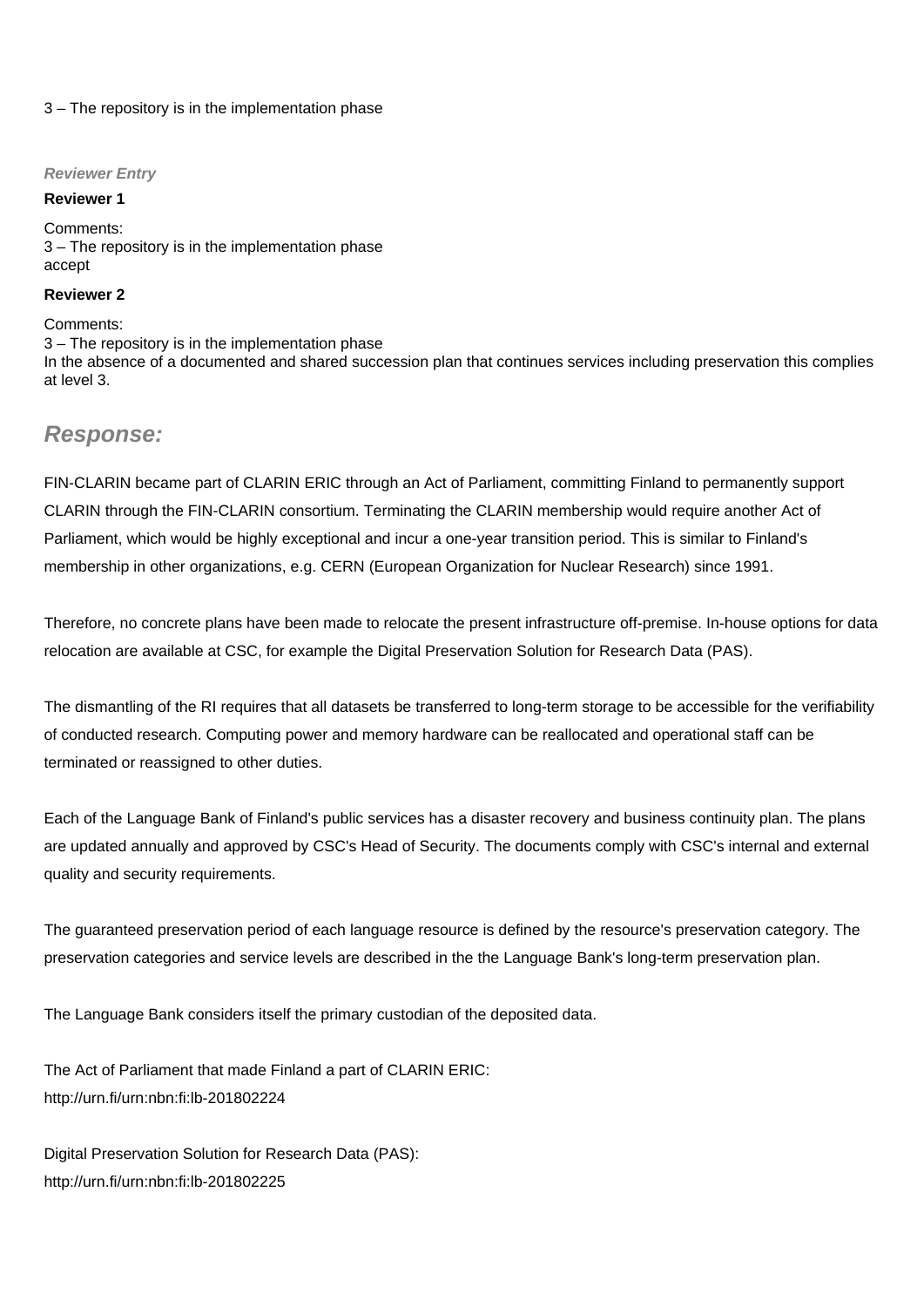Long-term preservation plan of the Language Bank of Finland: <http://urn.fi/urn:nbn:fi:lb-202110101>

**Reviewer Entry Reviewer 1** Comments: accept **Reviewer 2** Comments:

Accept

# **4. Confidentiality/Ethics**

**R4. The repository ensures, to the extent possible, that data are created, curated, accessed, and used in compliance with disciplinary and ethical norms.**

## **Compliance Level:**

4 – The guideline has been fully implemented in the repository

**Reviewer Entry**

**Reviewer 1**

Comments: 4 – The guideline has been fully implemented in the repository accept

**Reviewer 2**

Comments: 4 – The guideline has been fully implemented in the repository

## **Response:**

The Language Bank of Finland provides extensive information about the permissions required by resource deposition, including personal data considerations. This documentation is used as guidance for selecting the appropriate licensing conditions together with the the intellectual property holders. The CLARIN deposition license agreements (DELA) require that the data provider have the necessary rights to deposit the resource, including the right to publish data with disclosure risk. A breach of the DELA leads to termination of any agreements if no corrective action has been taken within 30 days.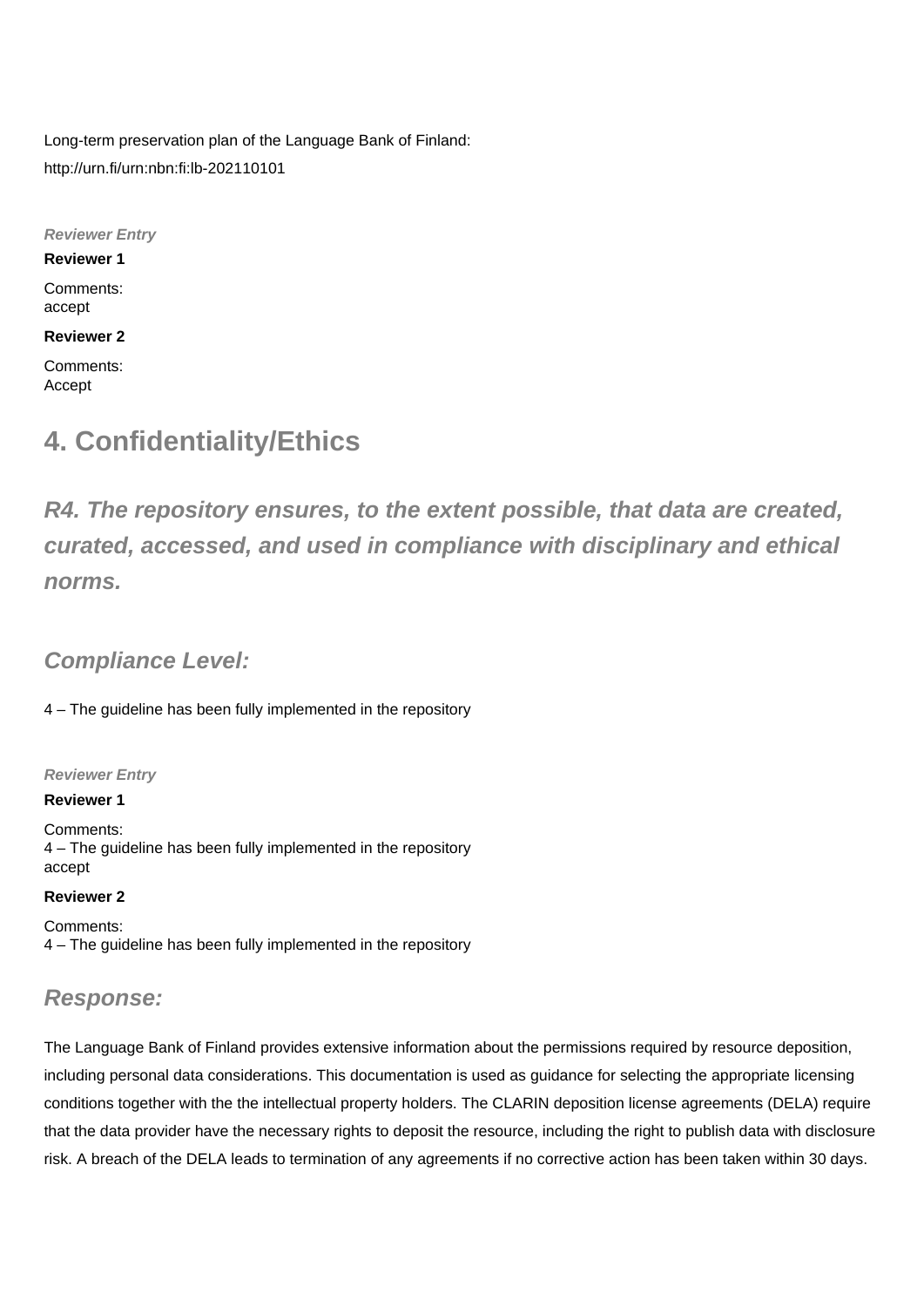Language resources with disclosure risk are published either using the CLARIN ACA license (requires an academic user to log in using their institutional credentials) or the CLARIN RES license (requires a personal permission). Such resources are thus not publicly available without at least personal user identification. The level of the disclosure risk is determined by the data owner. The Language Bank has procedures to encrypt data with disclosure risk. The Language Bank has no data anonymization service.

Resources containing personal data are furthermore labeled +PRIV, which means access can only be granted if the applicant presents reasonable grounds for using the resource. Access to resources with restricted content is handled via the Language Bank Rights system (LBR). LBR retains an electronic trail of the application and approval process, which includes the licenses approved by the user. A breach of a license lead to termination of access.

As a a general rule, intellectual property holders decide according to their own principles who is allowed to access their data in accordance to relevant data protection legislation. Each resource's IP holder has the right to handle the application process themselves via the Language Bank Rights system or to delegate the process to the Language Bank's administrators at CSC. Content providers can also log in to LBR to manage and monitor existing access rights concerning their resources.

Information about permission, agreements and licenses: <http://urn.fi/urn:nbn:fi:lb-2014120215>

• The data collector is instructed to make sure to have appropriate permissions from the data subject(s) to publish the resource.

• The document also covers intellectual property rights, personal data considerations and ethical review boards as well as license classes and attributes. The main license classes are the CLARIN categories Public (PUB), Academic (ACA), and Restricted (RES), of which ACA and RES are the most relevant in this context.

Language Bank Rights:

<https://lbr.csc.fi/>

• The Language Bank's resource access application system.

How to access the language resources: <https://www.kielipankki.fi/access/>

Encrypting data at the Language Bank: <https://www.kielipankki.fi/development/encryption/>

CLARIN legal information:

<http://urn.fi/urn:nbn:fi:lb-2014120216>

• Definitions of licenses in the international CLARIN federation. When possible, corpora in the Language Bank are given licenses that are compatible with CLARIN in order to guarantee maximal interoperability.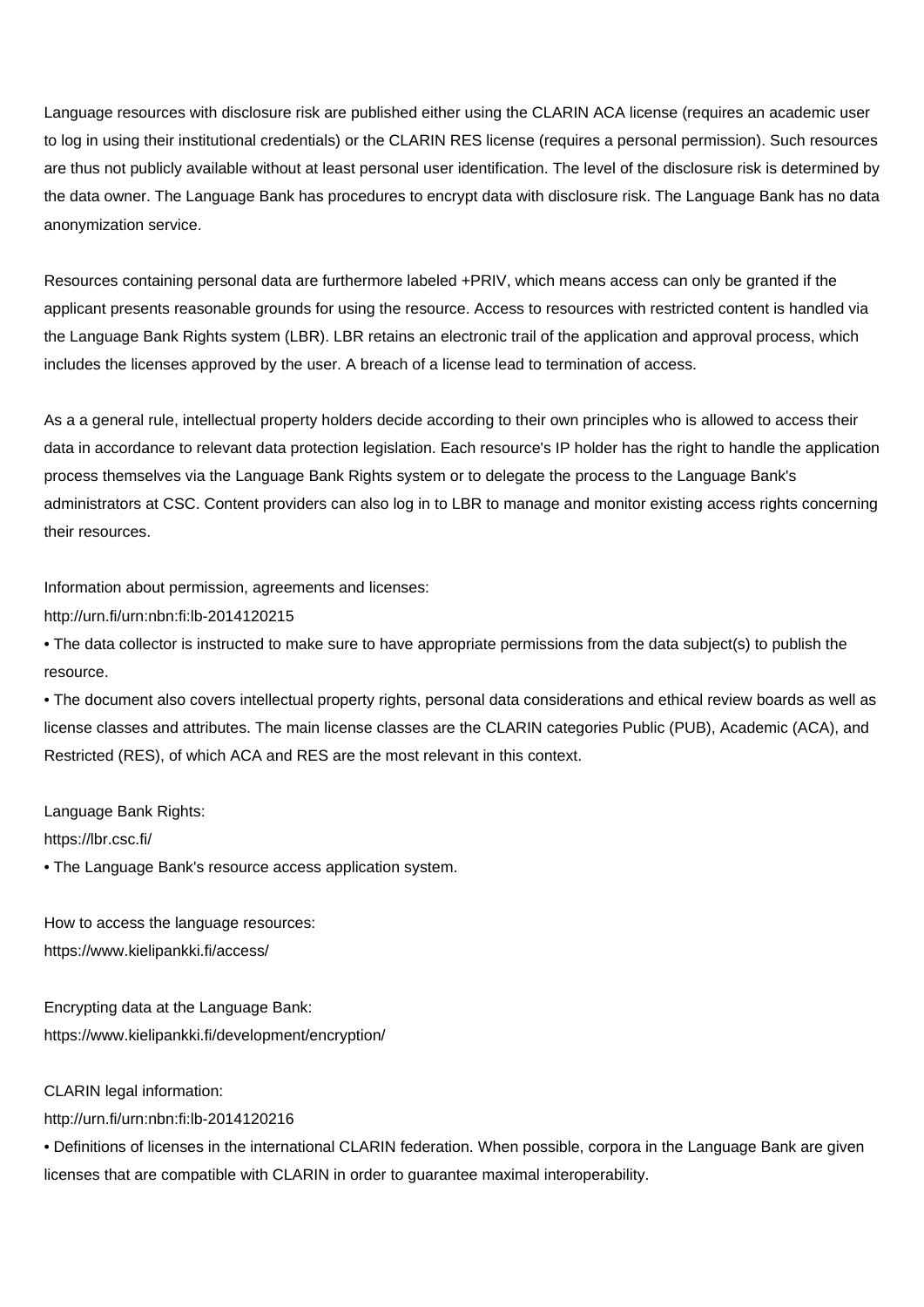#### **Reviewer Entry**

### **Reviewer 1**

Comments: accept

**Reviewer 2**

Comments: Accept

## **5. Organizational infrastructure**

**R5. The repository has adequate funding and sufficient numbers of qualified staff managed through a clear system of governance to effectively carry out the mission.**

**Compliance Level:**

4 – The guideline has been fully implemented in the repository

**Reviewer Entry**

Comments: 4 – The guideline has been fully implemented in the repository accept

#### **Reviewer 2**

**Reviewer 1**

Comments: 4 – The guideline has been fully implemented in the repository

### **Response:**

The host of FIN-CLARIAH is UHEL and the main RI computing facilities are hosted by CSC. The Faculty of Arts at UHEL currently carries the overall responsibility for the RI as the host of the Director and Vice Director of FIN-CLARIAH at the University of Helsinki. The FIN-CLARIAH consortium consists of two national RI components FIN-CLARIN and DARIAH-FI. The FIN-CLARIN members have in 2016 signed a Consortium Agreement. The DARIAH-FI members have signed letters of intent to participate in a consortium. The long-term commitment of the host organizations to developing the RI and maintaining its services is demonstrated by five permanent employees at UHEL and two at CSC, as well as through long-term funding for the Language Bank services by the Ministry of Education and Culture.

CSC – IT Center for Science is a core part of the Finnish national information technology infrastructure and a supercomputing facility. CSC was founded in 1971 and has about 500 employees (2022). It is a non-profit company that provides services for research, education, culture, public administration and enterprises.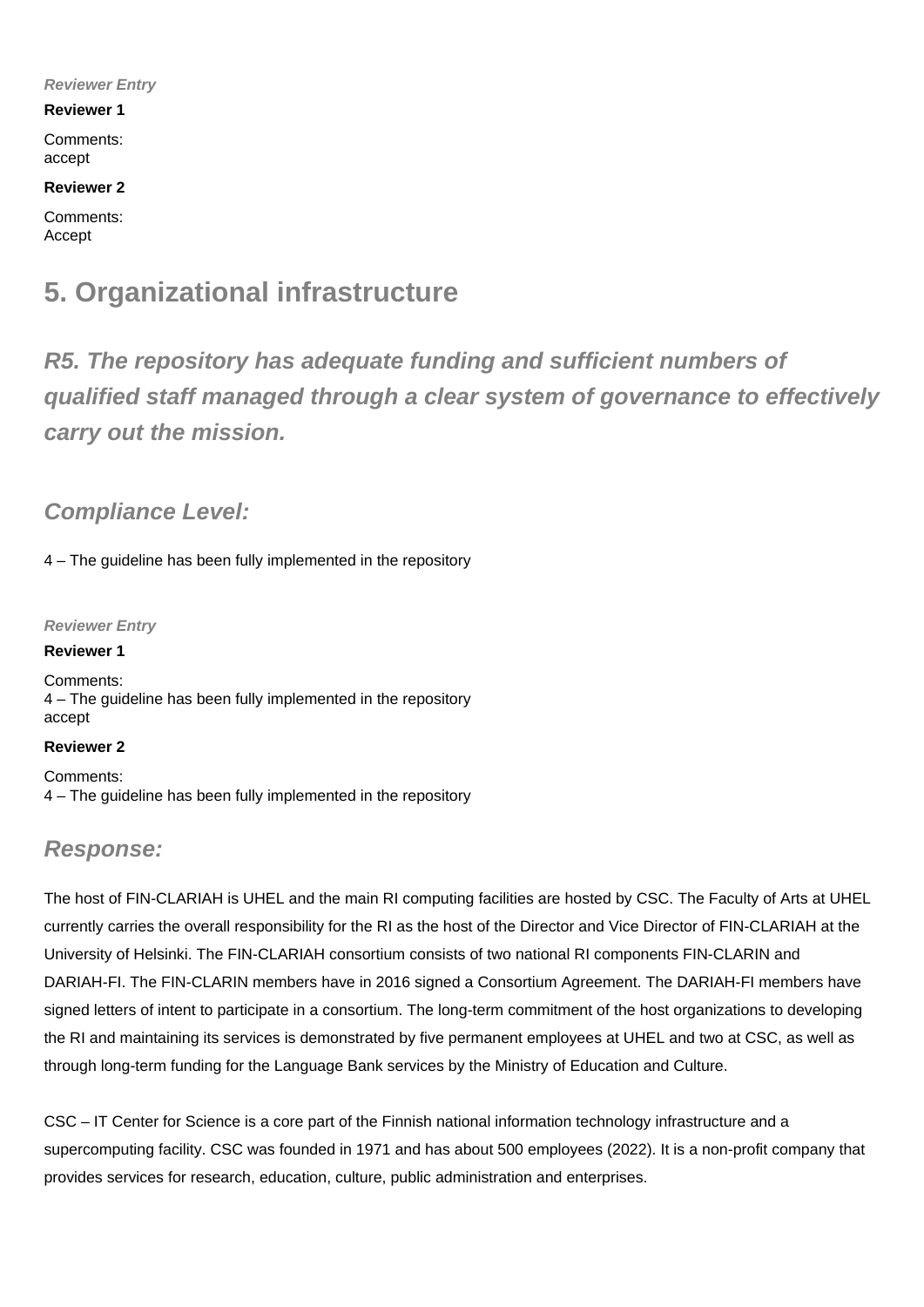CSC is funded by the Ministry of Education and Culture. The Language Bank's administration and maintenance is covered by the ministry base funding. Research and development of the Language Bank is additionally funded by the Academy of Finland. The Academy is presently funding FIN-CLARIAH by 4,6 million € in 2022–2023. This additional funding is typically renewed every two or three years.

CSC provides its staff with regular training and opportunities for the experts to build and maintain networks locally as well as internationally.

The two permanent core experts responsible for the Language Bank of Finland at CSC are language technologists with extensive experience in the field. At the University of Helsinki, there are five persons working primarily for the Language Bank. The total number of staff of the repository is seven (2022).

Information about CSC: <https://www.csc.fi/en/csc>

Ministry of Education and Culture: <http://minedu.fi/en/>

Academy of Finland: <http://www.aka.fi/en>

The most recent funding decision of the Academy of Finland: <http://urn.fi/urn:nbn:fi:lb-2022011310>

#### **Reviewer Entry**

**Reviewer 1**

Comments: accept

#### **Reviewer 2**

Comments: Accept

# **6. Expert guidance**

**R6. The repository adopts mechanism(s) to secure ongoing expert guidance and feedback (either inhouse or external, including scientific guidance, if relevant).**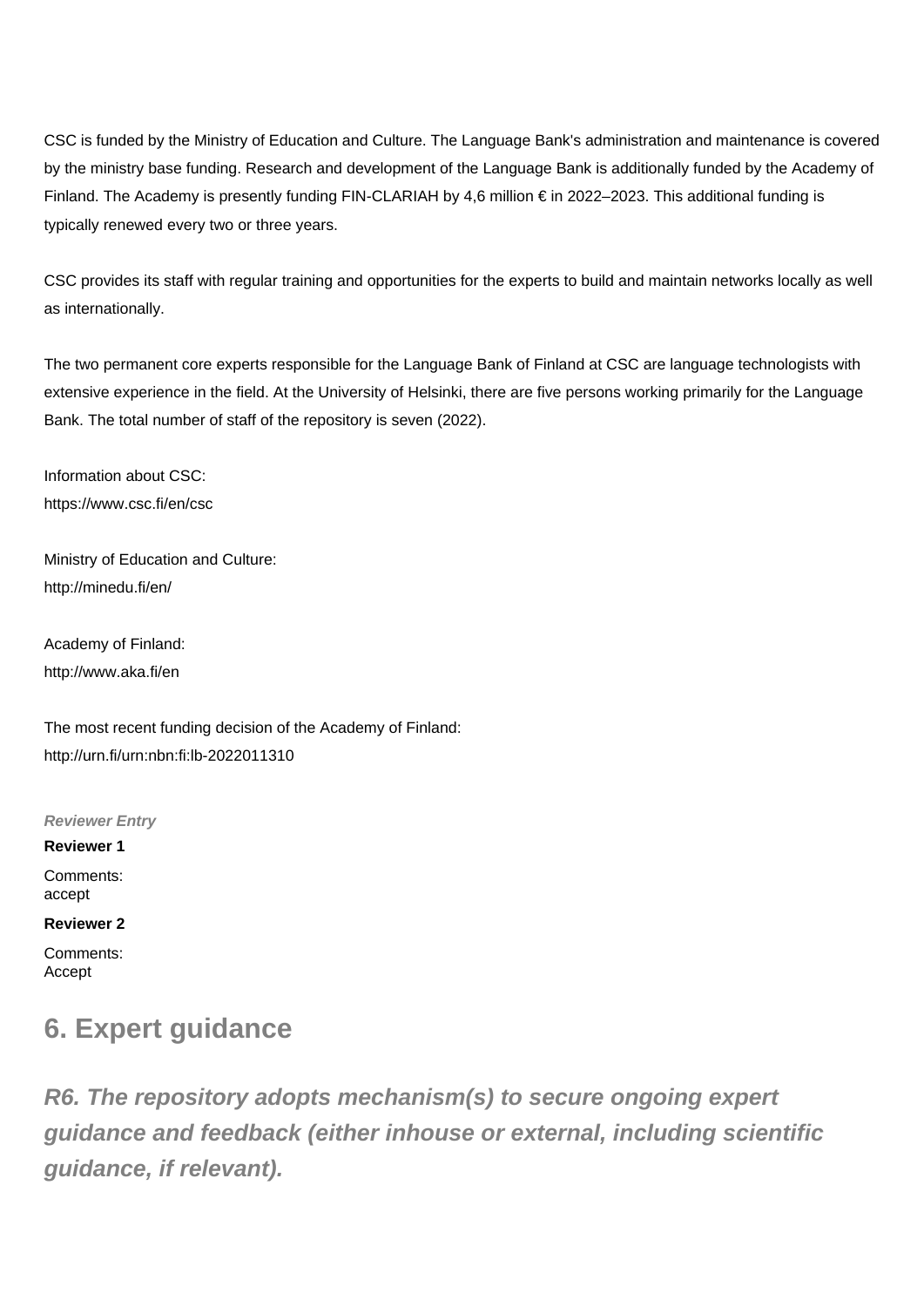## **Compliance Level:**

#### 4 – The guideline has been fully implemented in the repository

#### **Reviewer Entry**

#### **Reviewer 1**

Comments: 4 – The guideline has been fully implemented in the repository accept

### **Reviewer 2**

Comments: 4 – The guideline has been fully implemented in the repository

### **Response:**

The Language Bank of Finland has permanent experts both at CSC – IT Center for Science and University of Helsinki. At CSC, the experts are predominantly focused on technical maintenance and development of services and other resources. The University of Helsinki, in turn, has experts whose tasks include supporting researchers in producing resources, negotiating contracts with linguistic content providers, disseminating information about the Language Bank, teaching courses in using language resources, developing language tools, and producing content for the Language Bank Portal. All of the Language Bank's core services are operated by the Language Bank's internal experts. External experts are employed for the maintenance of certain specific tools such as Nimiarkisto (nimiarkisto.fi) and Signbank (signbank.csc.fi).

The Language Bank regularly visits Finnish universities and research groups on its "roadshow" tours. There are also courses, both physical and online, aimed at the Language Bank's users. FIN-CLARIN is one of the most active national bodies in the CLARIN federation in user involvement. The Language Bank has also participated in similar activities organized by other organizations.

Users can contact the Language Bank directly via e-mail or phone, both at CSC for technical issues related to the infrastructure and the University for questions about the content of the repository. The Language Bank Portal has a variety of manuals and instructions, mostly in Finnish but also partly in English.

Internationally, the CLARIN federation has knowledge centers around the world that also provide data, tools and knowledge.

The Language Bank Portal: <https://www.kielipankki.fi/language-bank/>

Manuals and instructions at the Portal: <https://www.kielipankki.fi/tuki/> <https://www.kielipankki.fi/support/>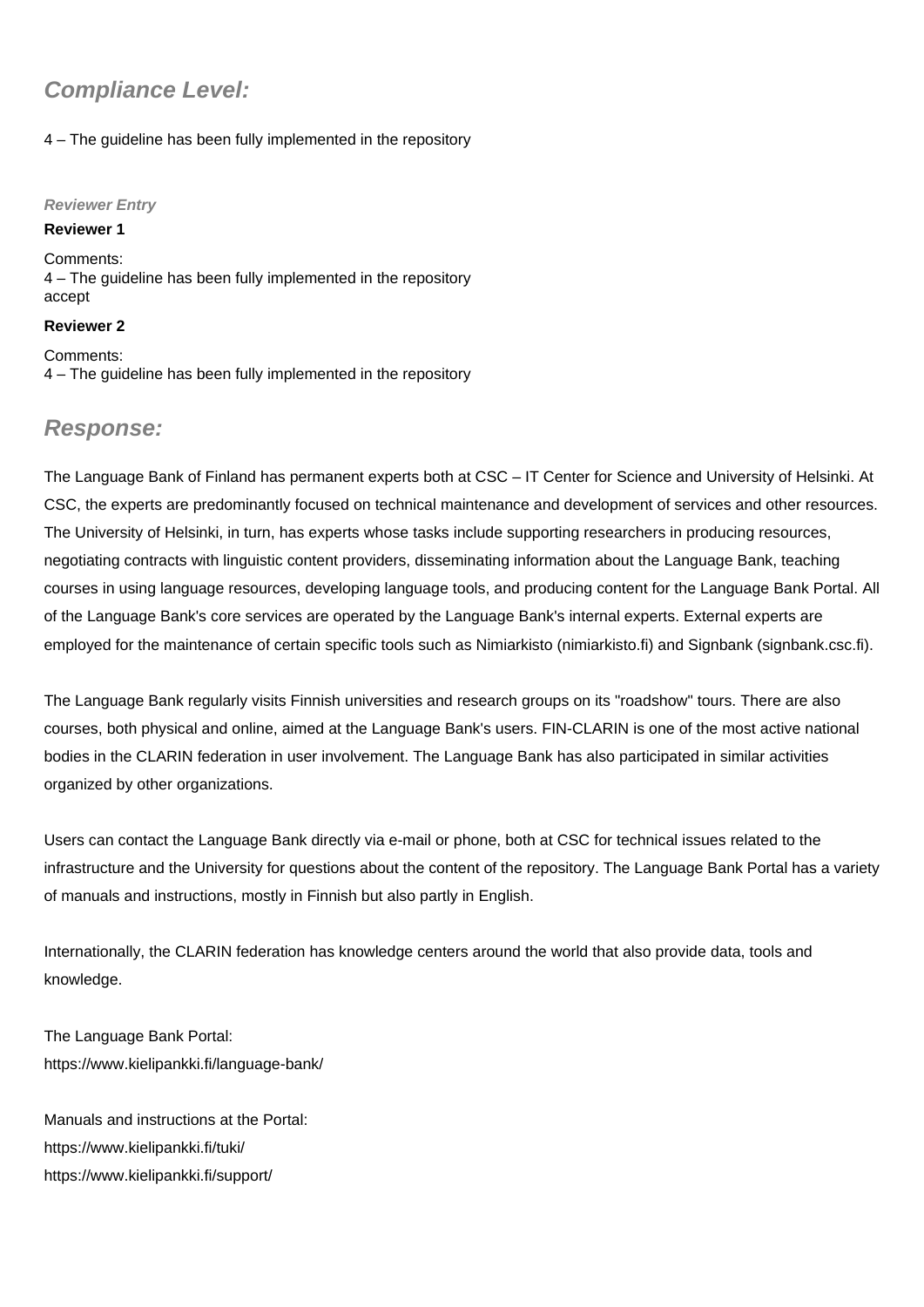• Support and guidance documents for the corpora and tools at the Language Bank

CLARIN knowledge centers:

<http://urn.fi/urn:nbn:fi:lb-201710213>

• Information about the CLARIN Knowledge Sharing Infrastructure.

**Reviewer Entry**

**Reviewer 1**

Comments: accept

**Reviewer 2**

Comments: Accept

# **DIGITAL OBJECT MANAGEMENT**

# **7. Data integrity and authenticity**

**R7. The repository guarantees the integrity and authenticity of the data.**

## **Compliance Level:**

4 – The guideline has been fully implemented in the repository

**Reviewer Entry**

#### **Reviewer 1**

Comments: 4 – The guideline has been fully implemented in the repository accept

#### **Reviewer 2**

Comments: 4 – The guideline has been fully implemented in the repository

## **Response:**

FIN-CLARIN ensures that publicly available content is accompanied by appropriate licenses and agreements. By signing the agreement, the content provider asserts the resource's authenticity. FIN-CLARIN's experts check the metadata provided by the content provider. FIN-CLARIN assumes ultimate responsibility for metadata correctness. The Language Bank produces the metadata entries in the META-SHARE service that are then approved and possibly amended by the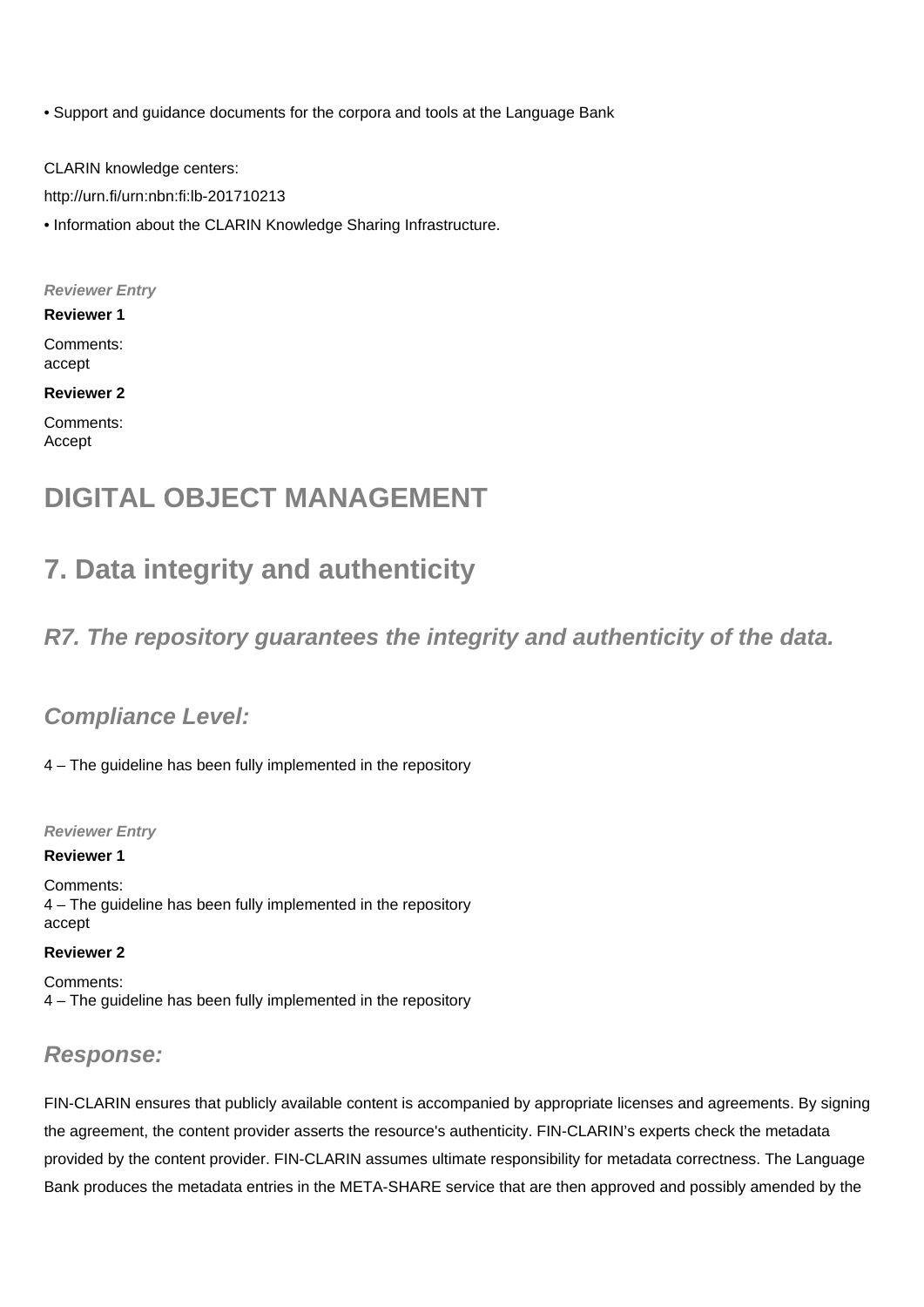content providers depositing the data.

The Language Bank's main services are the corpus interface Korp (korp.csc.fi), and the supercomputing cluster Puhti. Puhti also works as an application server. In the Language Bank's Download service (www.kielipankki.fi/download), language resources are stored in formats with inherent integrity checking (predominantly zip).

Every dataset is described in and linked to the Language Bank's metadata service META-SHARE (metashare.csc.fi). Changes in the data are logged in META-SHARE. Minor updates to the data that do not warrant a new version of the data set are logged in the metadata description of the data set, e.g. fixes to individual tokens or annotations. The original data is stored in the IDA research data storage system (ida.csc.fi). The Language Bank has a data life cycle management process that aims to strike a balance between persistently offering data for easy reproducibility of research and keeping flexibility to account for the need of adjustments, e.g. correcting metadata.

In all services, write access to data is tightly controlled. Shared services are developed using configuration management tools, such as Ansible.

CSC user guides:

<http://urn.fi/urn:nbn:fi:lb-201503131>

• General instructions for using the super cluster at CSC.

#### META-SHARE:

<http://metashare.csc.fi/>

• The Language Bank's metadata service.

#### IDA:

<https://www.fairdata.fi/en/ida/>

• The Finnish research data storage system, hosted by CSC – IT Center for Science.

Life cycle and metadata model of language resources:

<http://urn.fi/urn:nbn:fi:lb-201710212>

• Instructions how to manage versions of language resources in the Language Bank. Instructions for deciding whether a change in a file requires creating a new version or not.

Information about Ansible: <http://urn.fi/urn:nbn:fi:lb-201710263>

**Reviewer Entry Reviewer 1** Comments: accept **Reviewer 2**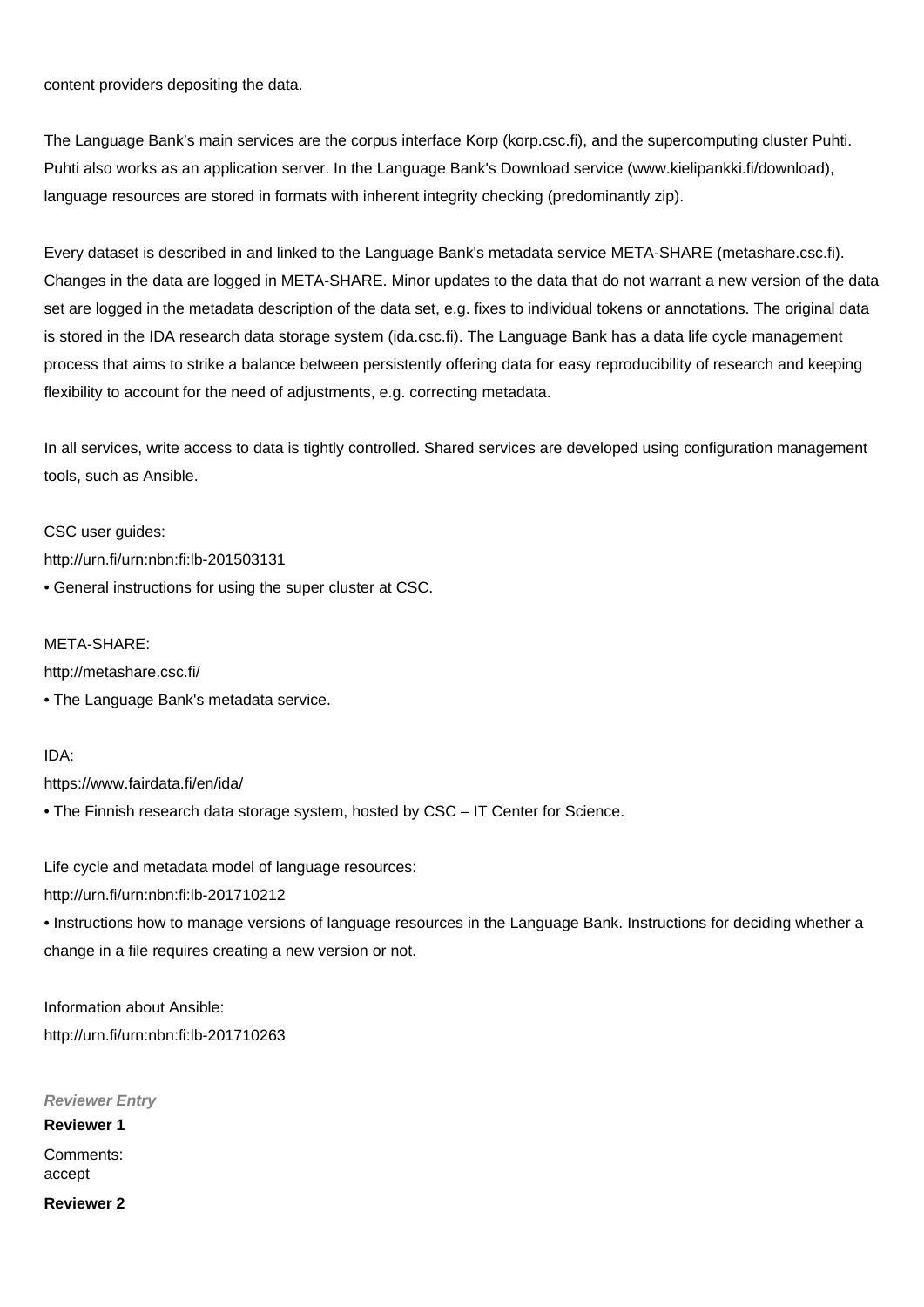Comments: Accept

## **8. Appraisal**

**R8. The repository accepts data and metadata based on defined criteria to ensure relevance and understandability for data users.**

## **Compliance Level:**

4 – The guideline has been fully implemented in the repository

#### **Reviewer Entry**

**Reviewer 1**

Comments: 4 – The guideline has been fully implemented in the repository accept

#### **Reviewer 2**

Comments: 4 – The guideline has been fully implemented in the repository

### **Response:**

The Language Bank accepts and makes available resources with a natural language component in the data or the metadata that have been produced by researchers in Finland or by researchers of Finnish or Fenno-Ugric languages.

FIN-CLARIN, the national consortium coordinating the Language Bank of Finland, employs a corpus production line framework for preparing, depositing and enriching language resources. FIN-CLARIN's experts provide depositors with support and consultation during the different phases of a language resource's lifespan, including:

- preparing for collecting language data
- writing contracts with informants so that the resulting corpora will be as accessible as possible, and other legal advice
- tools for producing, maintaining and developing corpora
- file formats
- metadata
- collaboration between national and international bodies, projects and initiatives

The supported and recommended formats vary from service to service and are listed in the Language Bank Portal with more specific instructions. The Language Bank of Finland provides general instructions as well as platform-specific detailed ones. Besides the recommended formats, versions of the resources in other formats may additionally also be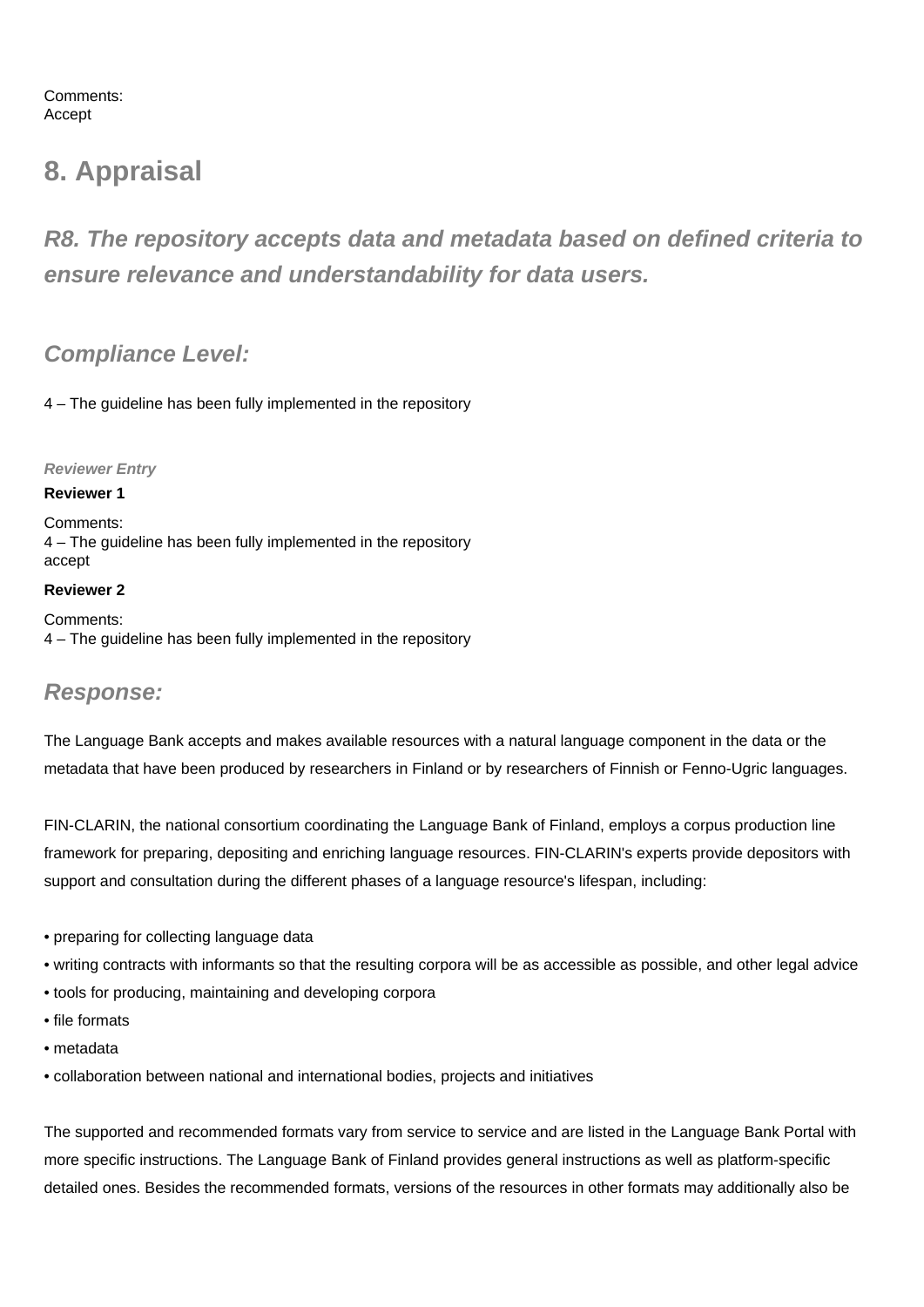deposited, if considered advantageous. Suboptimal formats may also be accepted in case of particularly endangered material. When needed, files can also be converted.

The Language Bank has a three-tiered categorization of the service level provided for each deposited resource:

A. The resource is under active development. The Language Bank of Finland fixes any issues as soon as possible.

B. The resource is developed only upon user request. The Language Bank of Finland aims to fix issues concerning the resource, but external contribution may be required.

C. The resource is available "as is". The Language Bank of Finland does not fix nor develop the resource.

The national coordinator of FIN-CLARIN makes the ultimate decision to deposit a new resource and allocate its service level. The legal team for research support at the University of Helsinki participates in preparing new agreements and allocating appropriate license categories.

The Language Bank's users are mainly language researchers and students. The formation of the FIN-CLARIAH consortium in 2022 further broadens the user community to digital humanities and social sciences and more actively offer tools, text and speech data relevant for those communities. In line with this principle, the Language Bank accepts resource depositions as long as the data is stored as text or speech and the tools are usable at some stage of working with language data. For other data, like e.g. survey results, another repository, such as the Finnish Social Science Data Archive, may be more appropriate.

Instructions for creating language resources:

#### <http://urn.fi/urn:nbn:fi:lb-2014120229>

- Comprehensive instructions and a checklist for content providers for creating language resources.
- 1. Collecting the corpus
- 2. Scheduling and budgeting
- 3. Assistance from FIN-CLARIN
- 4. Preliminarily choosing a license class
- 5. Permissions required in the collecting stage
- 6. Finding a suitable deposition platform
- 7. Technical format and compatibility
- 8. Literation and annotation
- 9. Assembling and publishing metadata
- 10. Determining a suitable license
- 11. Deposition agreement with FIN-CLARIN
- 12. Transferring the finished language resource to the Language Bank

Overview of the corpus production line:

#### <http://urn.fi/urn:nbn:fi:lb-201412022>

• A visual representation of the life cycle of a corpus in the Language Bank of Finland. Produced by the University of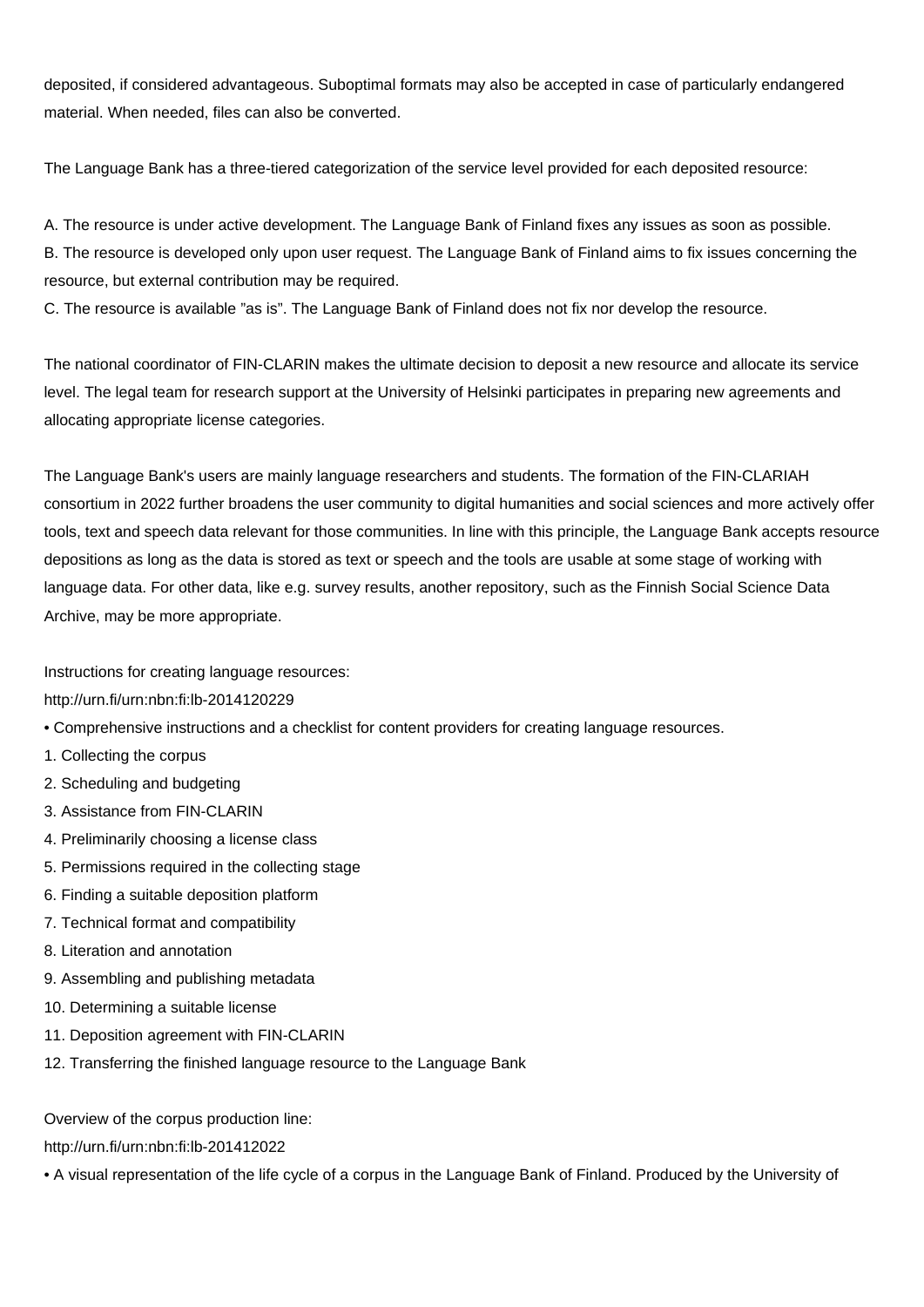Helsinki for instructing existing and future users and content providers. The corpora produced according to the production line are deposited in the Language Bank's repositories, such as Korp. A more detailed and practical version of the instructions described in the instructions above.

Instructions for annotating corpora:

<http://urn.fi/urn:nbn:fi:lb-201412023>

• How to properly annotate text, audio and multimedia corpora. Information about relevant formats and software. These instructions aim at assuring the Language Bank's content's high quality and usability.

Instructions for content providers for selecting file formats:

<http://urn.fi/urn:nbn:fi:lb-201412024>

• What are the preferred file formats in the Language Bank. The requirements are service-specific. These instructions aim at assuring the files deposited in the Language Bank are of the highest possible quality and usability.

More detailed instructions about multimedia file formats:

<http://urn.fi/urn:nbn:fi:lb-201412025>

• How to convert audio and video files into the preferred formats. These instructions aim at assuring the files deposited in the Language Bank are of the highest possible quality and usability.

More detailed instructions concerning the Korp corpus interface's file formats: <http://urn.fi/urn:nbn:fi:lb-201412026>

• The file format requirements for the Korp interface in more detail. These instructions aim at assuring the files deposited in Korp are of the highest possible quality and usability.

Instructions for transferring language resources to the Language Bank of Finland:

<http://urn.fi/urn:nbn:fi:lb-201412027>

• How to deliver a language resource to the Language Bank. These instructions assist the content providers in publishing their data.

The service levels of the Language Bank's corpora: <https://www.kielipankki.fi/corpora/>

Finnish Social Science Data Archive: <http://www.fsd.uta.fi/en/>

#### **Reviewer Entry**

**Reviewer 1** Comments: accept

**Reviewer 2**

Comments: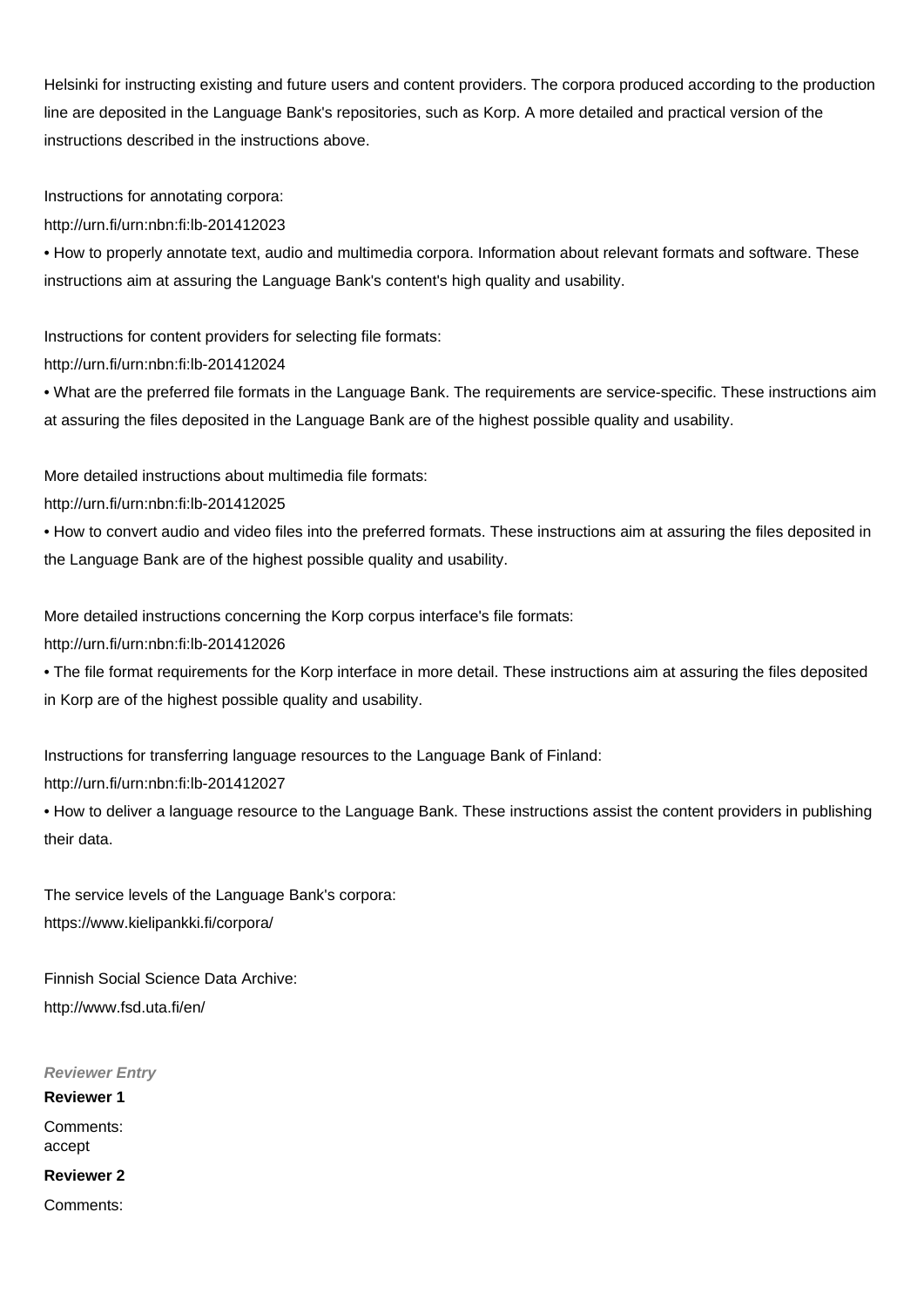# **9. Documented storage procedures**

**R9. The repository applies documented processes and procedures in managing archival storage of the data.**

## **Compliance Level:**

4 – The guideline has been fully implemented in the repository

#### **Reviewer Entry**

#### **Reviewer 1**

Comments: 4 – The guideline has been fully implemented in the repository accept

#### **Reviewer 2**

Comments: 4 – The guideline has been fully implemented in the repository

### **Response:**

The Language Bank is physically hosted at one location: CSC – IT Center for Science. There are detailed instructions for the language resource creation process, including the ingestion phase. Most of the Language Bank's data is publicly available, but data requiring authorization can also be distributed. Users can be authorized either via affiliation to an academic institution or via a personal application. Archive copies of data are stored in the IDA secure data service provided by CSC. The IDA service is funded by the Ministry of Education.

FIN-CLARIN, the federation coordinating the Language Bank, makes the deposition and long-term preservation decisions of the Language Bank. The technical branch of the Language Bank (CSC) is responsible for storing, operating and distributing the deposited language resources (corpora and software), except for resources and services maintained and operated by partners either on their own or CSC's virtual servers.

The servers of the Language Bank are backed up daily by CSC's backup team. The backup team has its own business continuity and disaster recovery plans. Backups are protected by a backup policy with a minimum of 21-day retention on disk and 90 day retention on tape. In order to verify the integrity of data transferred over the network, Cyclic Redundancy Check checksums (CRC) are generated at the respective clients before the data transfer. These checksums are verified with the CRC checksums generated by the backup agent, as soon as the data transfer is complete, and vice versa. This verification is done for all backup and restore operations for all data traveling to and from the backup agents.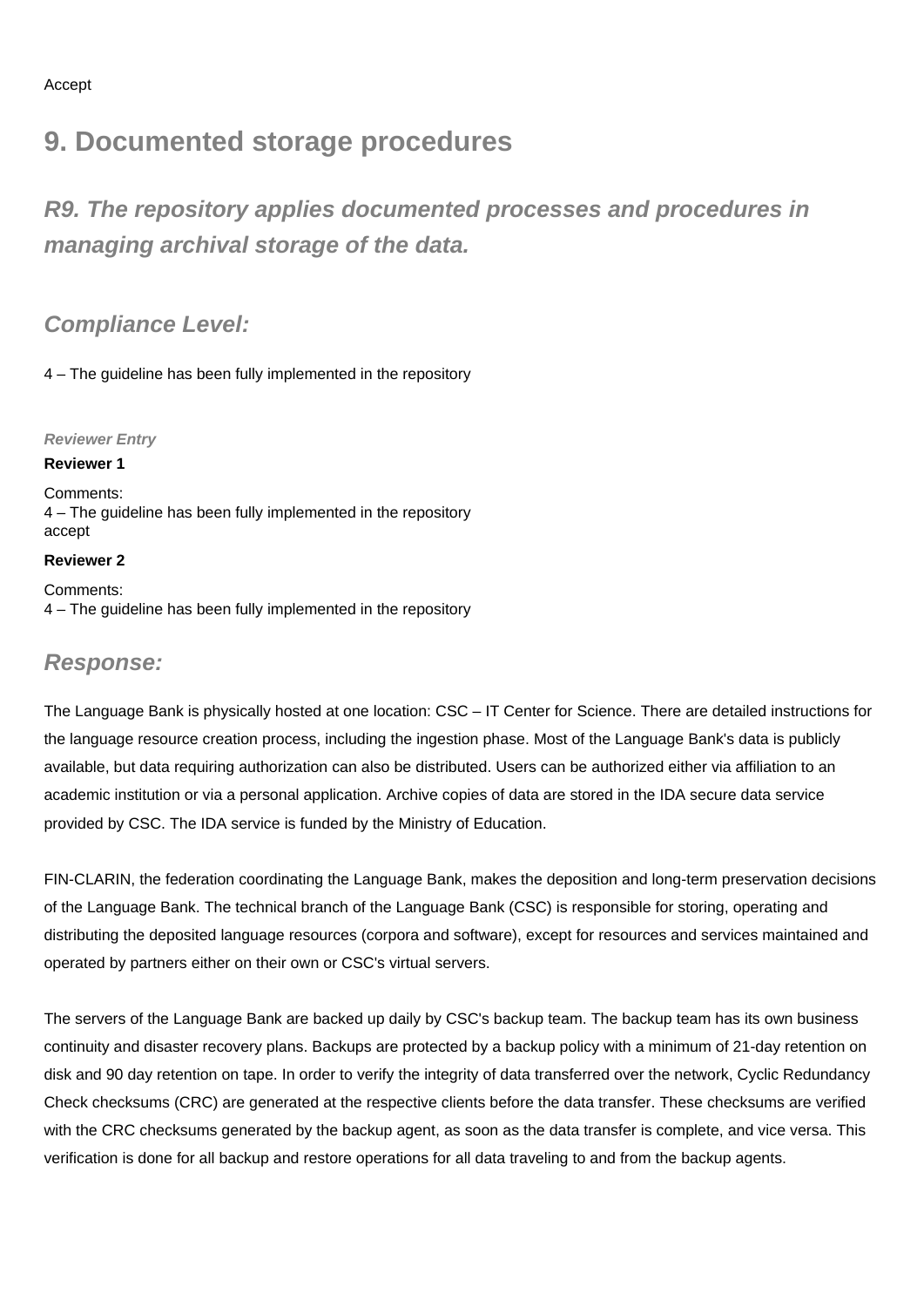Data recovery takes place on multiple levels: virtual machines are backed up as a whole and can be restored quickly, large filesystem partitions are backed up on the file level. The Language Bank administrators receive and review regular reports about the status of the backups. The backup team performs random file level restore tests on different platforms. Existing jobs on disk and the deduplication database are verified on a weekly basis. This ensures that existing backup jobs are restorable.

Instructions for language resource producers: <http://urn.fi/urn:nbn:fi:lb-201412021> • Instructions for the whole process of producing language resources, from gathering material to publishing.

The ingest process: <http://urn.fi/urn:nbn:fi:lb-201710253> • Instructions how to publish a language resource in the Language Bank.

Applying for access to the Language Bank's resources: <https://www.kielipankki.fi/support/access/>

The IDA secure data service: <https://www.fairdata.fi/en/ida/>

**Reviewer Entry**

#### **Reviewer 1**

Comments: accept

#### **Reviewer 2**

Comments: Accept

# **10. Preservation plan**

**R10. The repository assumes responsibility for long-term preservation and manages this function in a planned and documented way.**

## **Compliance Level:**

4 – The guideline has been fully implemented in the repository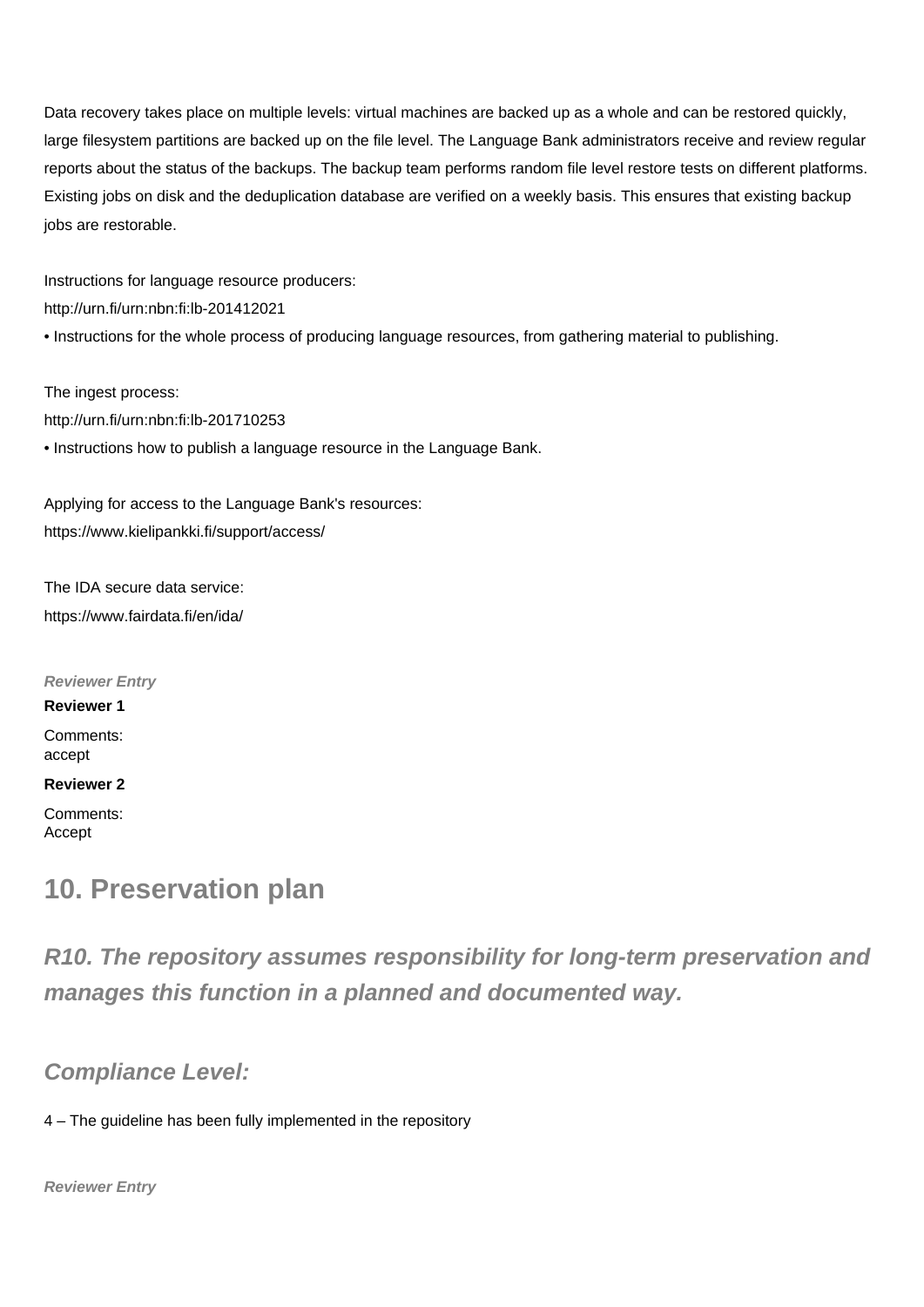#### **Reviewer 1**

Comments: 4 – The guideline has been fully implemented in the repository accept

#### **Reviewer 2**

Comments: 4 – The guideline has been fully implemented in the repository

### **Response:**

FIN-CLARIN is responsible for the long-term preservation of the deposited data. FIN-CLARIN has a data management plan that refers to individual plans of all member universities and other organizations. The plan covers the following topics:

- Division of responsibilities
- Data management principles, policies and guidelines
- Recommended and supported data management solutions
- Data management tools
- Data management training and instruction
- Internal data management
- Partner activities

Archive copies of data are distinguished from distribution copies. Archive copies contain the original deposited data or derived data that is particularly complicated to regenerate. FIN-CLARIN's rights and responsibilities, as defined in the deposition license agreement, include the option to migrate data into new formats.

In order to mitigate the effect of file format obsolescence, depositing data in widely used, raw and open formats is encouraged. Keeping several formats in parallel may also be justified. The recommendations favor foreseeably longevous formats. The formats are monitored and requirements and recommendations regularly updated. Datasets curated by the Language Bank are migrated from one format to another when the original format has become obsolete. Up-to-date metadata also contributes to retaining data usability.

Each of the Language Bank of Finland's public services has a Disaster Recovery and Business Continuity Plan. The plans are updated annually and approved by CSC's Head of Security. The documents comply with CSC's internal and external quality and security requirements. These services include:

- Korp
- concordance search service for text corpora
- korp.csc.fi
- META-SHARE
- metadata repository
- metashare.csc.fi
- OAI-PMH service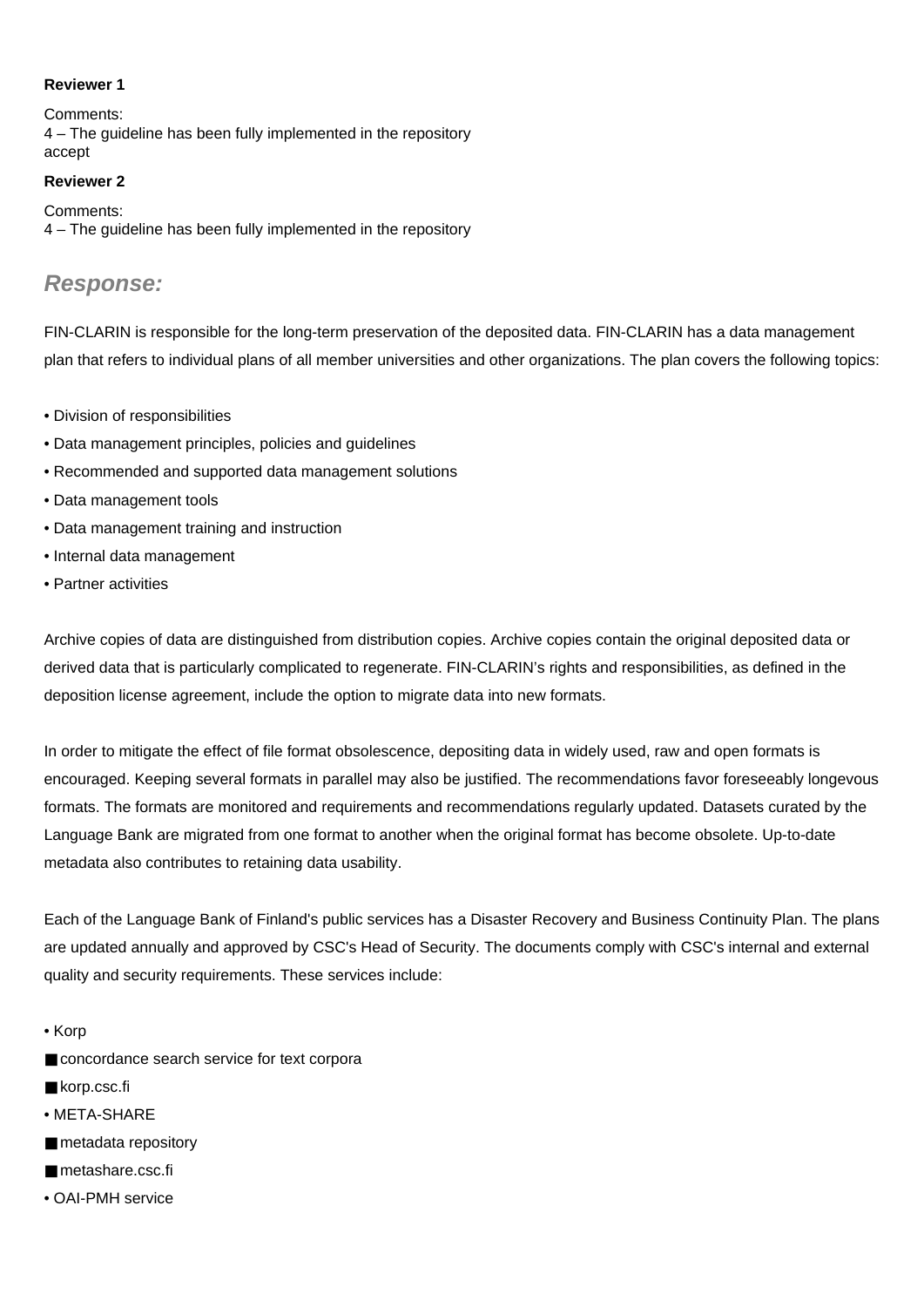- [https://kielipankki.fi/md\\_api/que?verb=Identify](https://kielipankki.fi/md_api/que?verb=Identify)
- Persistent identifiers (PID)
- persistent identifier system
- uses the Universal Resource Name (URN) technology
- pid.csc.fi

The systems are backed up daily, and backups are retained for three months. The backup process is internally documented. The backup team has its own business continuity and disaster recovery plans.

Long-term preservation plan of the Language Bank of Finland: <http://urn.fi/urn:nbn:fi:lb-202110101>

FIN-CLARIN's data management policy: <http://urn.fi/urn:nbn:fi:lb-201710257>

CLARIN deposition and end-user license agreements: <http://urn.fi/urn:nbn:fi:lb-2014120216>

The preferred file formats in the Language Bank:

<http://urn.fi/urn:nbn:fi:lb-201412024>

• The requirements are service-specific. These instructions aim at assuring the files deposited in the Language Bank are of the highest possible quality and usability.

#### **Reviewer Entry**

**Reviewer 1**

Comments: accept

#### **Reviewer 2**

Comments: Accept

## **11. Data quality**

**R11. The repository has appropriate expertise to address technical data and metadata quality and ensures that sufficient information is available for end users to make quality-related evaluations.**

**Compliance Level:**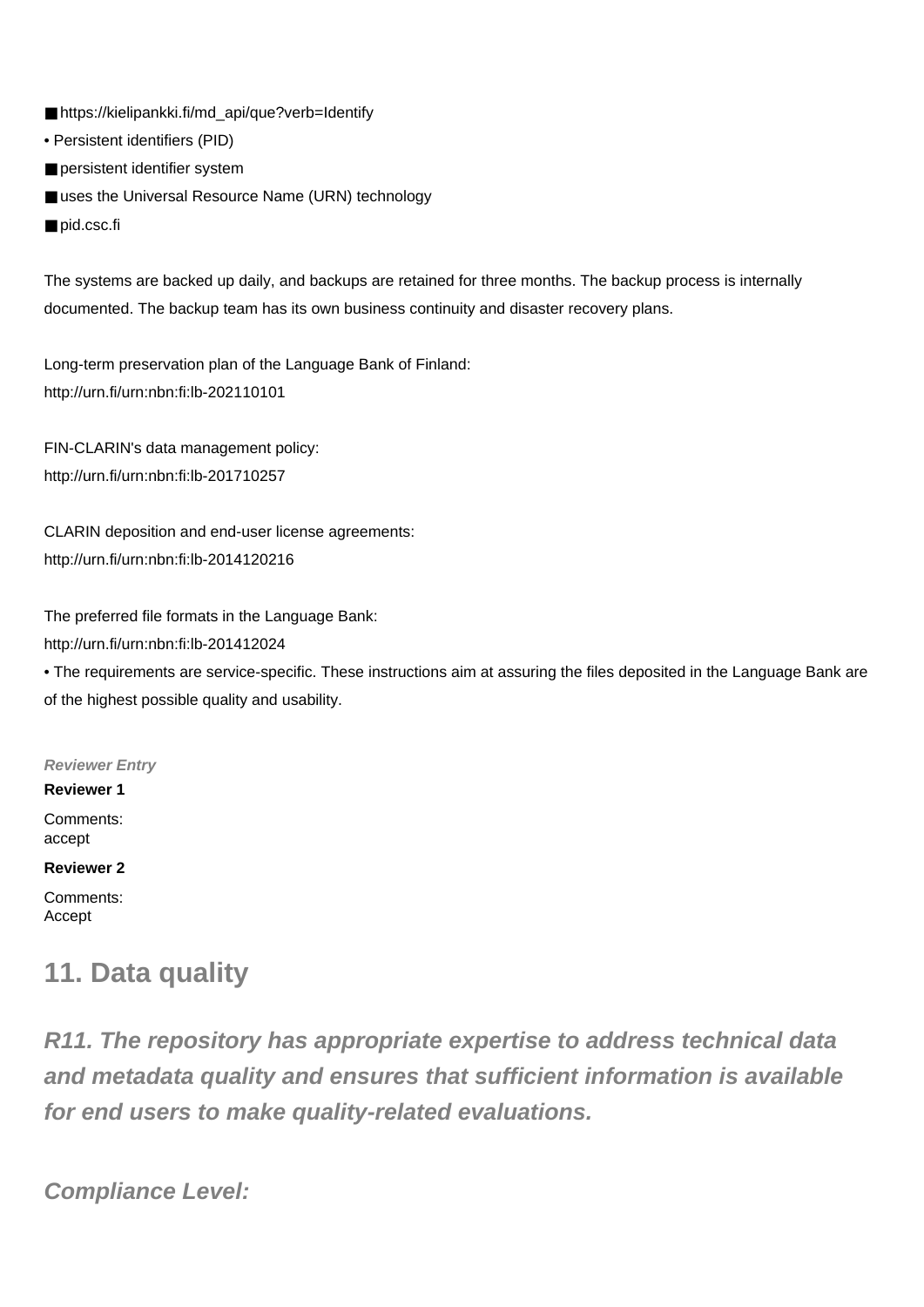#### 4 – The guideline has been fully implemented in the repository

#### **Reviewer Entry**

#### **Reviewer 1**

Comments: 4 – The guideline has been fully implemented in the repository accept

#### **Reviewer 2**

Comments: 4 – The guideline has been fully implemented in the repository

### **Response:**

The metadata of the language resources in the Language Bank of Finland are stored in the META-SHARE service. META-SHARE is an open, integrated, secure and interoperable sharing and exchange facility devoted to the sustainable sharing and dissemination of language resources and designed as a network of distributed repositories. META-SHARE has a metadata schema with obligatory fields that each entry must contain in order to be accepted. Some of the fields offer a set of fixed values. META-SHARE is developed by the META-NET consortium. University of Helsinki, CSC – IT Center for Science's partner in the Finnish FIN-CLARIN consortium, is a member of META-NET.

The Language Bank has no automatic deposition service. Each new resource is handled and verified manually. Metadata is entered and curated by the Language Bank staff in close collaboration with the data owners. Users can give feedback on the data and metadata via the Language Bank's communication channels provided in the Language Bank Portal.

Reference instructions are created for each corpus in the Language Bank. The instructions contain information about the intellectual property holder of the corpus, the year it was created, its name, and a persistent link to its metadata.

The Language Bank of Finland's META-SHARE node:

<http://metashare.csc.fi>

• The national META-SHARE node deployed in the Language Bank of Finland, serving as the central metadata repository of the Language Bank. CSC is responsible for the Finnish META-SHARE node's operation. The metadata is entered, curated and maintained in collaboration with FIN-CLARIN.

#### META-SHARE user manual:

<http://urn.fi/urn:nbn:fi:lb-201412028>

• How to use the current version of META-SHARE.

Reference instructions for the corpora deposited in the Language Bank:

<https://www.kielipankki.fi/corpora/>

• The quote links in the corpus table lead to the reference instructions of each corpus.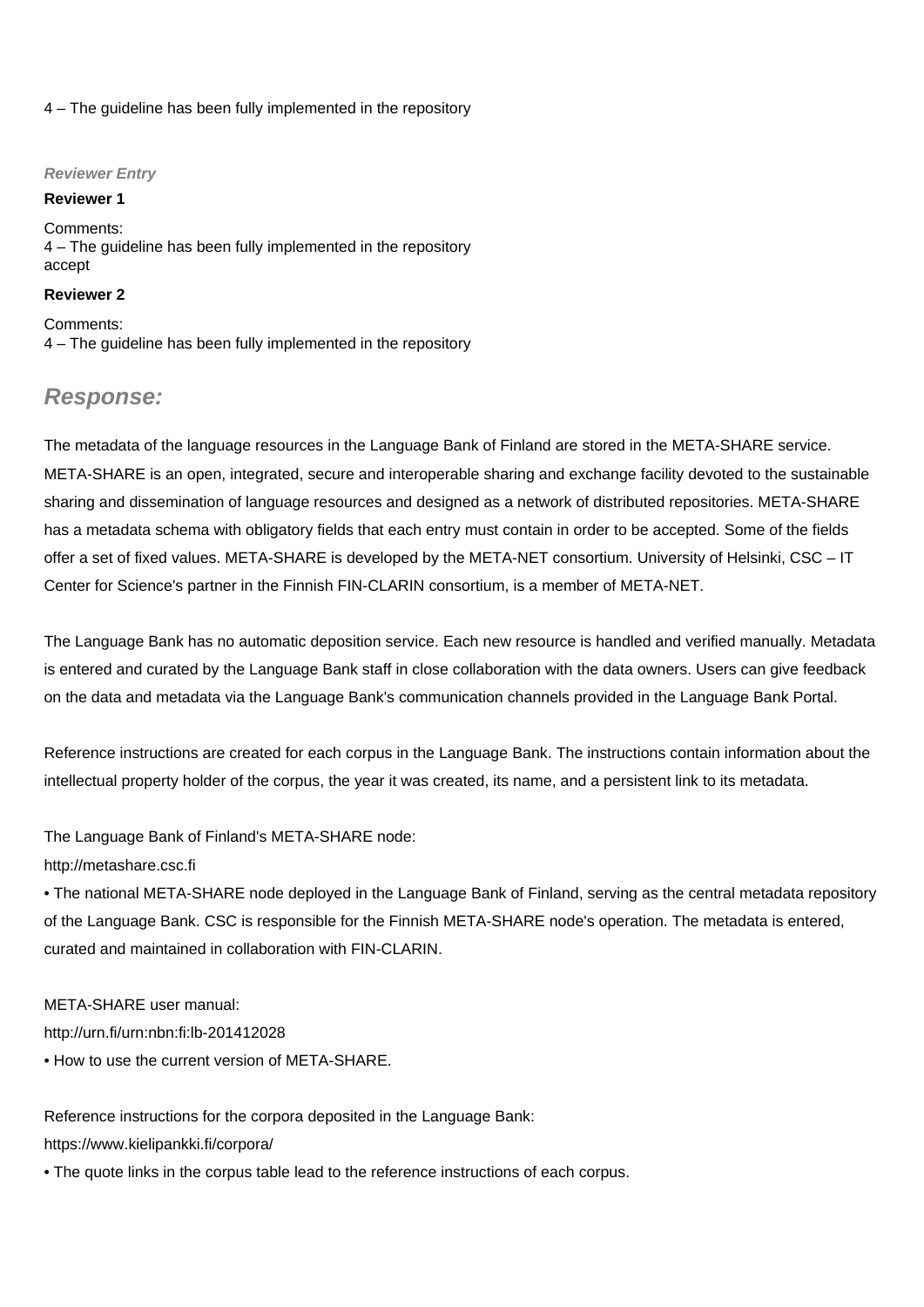#### **Reviewer Entry**

#### **Reviewer 1**

Comments: accept

#### **Reviewer 2**

Comments: Accept

## **12. Workflows**

# **R12. Archiving takes place according to defined workflows from ingest to dissemination.**

## **Compliance Level:**

4 – The guideline has been fully implemented in the repository

#### **Reviewer Entry**

#### **Reviewer 1**

Comments: 4 – The guideline has been fully implemented in the repository accept

#### **Reviewer 2**

Comments: 4 – The guideline has been fully implemented in the repository

## **Response:**

The Language Bank of Finland predominantly collects language data of the languages of Finland as well as other language research material produced or enriched in Finnish universities and research institutions.

The data life cycle in the Language Bank is presented in FIN-CLARIN's corpus production line procedure. Phases of the life cycle (and the parties responsible for each phase):

- collecting linguistic material (data owner)
- obtaining permissions from informants and IPR
- obtaining a research permit
- finding a suitable deployment platform for the resource (data owner)
- depends on data format, content and purpose
- depositing the resource (Language Bank)
- signing an agreement between the content provider and the repository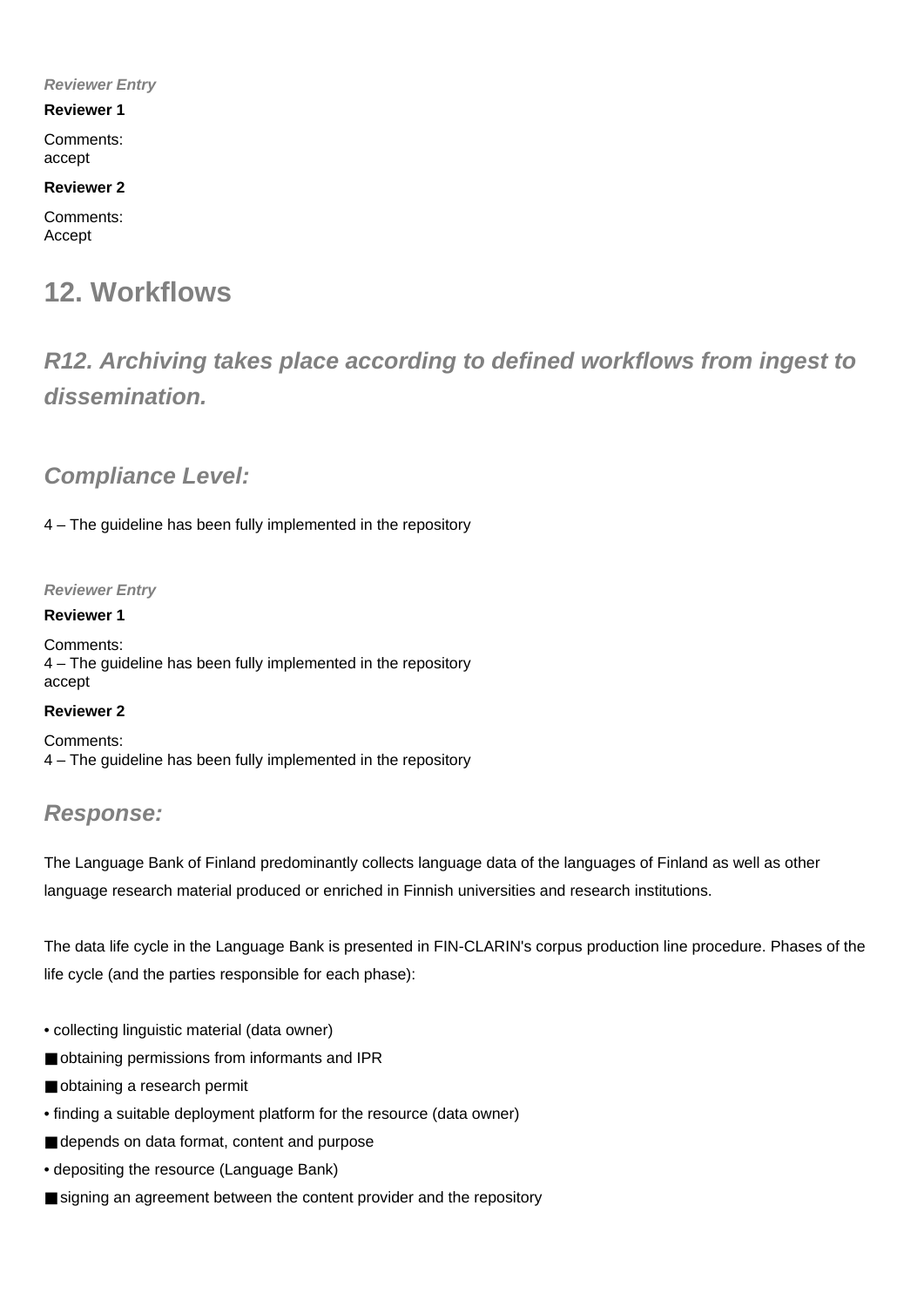- creating and publishing metadata
- assigning at least one persistent identifier for the resource
- assigning an accessibility level and a license, if applicable
- including the new resource in the access rights application system, if applicable
- publishing the resource (Language Bank)
- managing access to the resource according to the license
- enriching the resource with additional depth of annotation (data owner, other researchers, or the Language Bank)
- publishing new versions (Language Bank)

Life cycle and metadata model of language resources: <http://urn.fi/urn:nbn:fi:lb-201710212>

• Instructions how to manage versions of language resources in the Language Bank. Instructions for deciding whether a change in a file requires creating a new version or not.

Instructions for creating language resources:

#### <http://urn.fi/urn:nbn:fi:lb-2014120229>

• Comprehensive instructions and a checklist for content providers for creating language resources.

The Language Bank's corpus pipeline description: <http://urn.fi/urn:nbn:fi:lb-2022011311>

**Reviewer Entry**

#### **Reviewer 1**

Comments: accept

#### **Reviewer 2**

Comments: Accept

## **13. Data discovery and identification**

**R13. The repository enables users to discover the data and refer to them in a persistent way through proper citation.**

## **Compliance Level:**

4 – The guideline has been fully implemented in the repository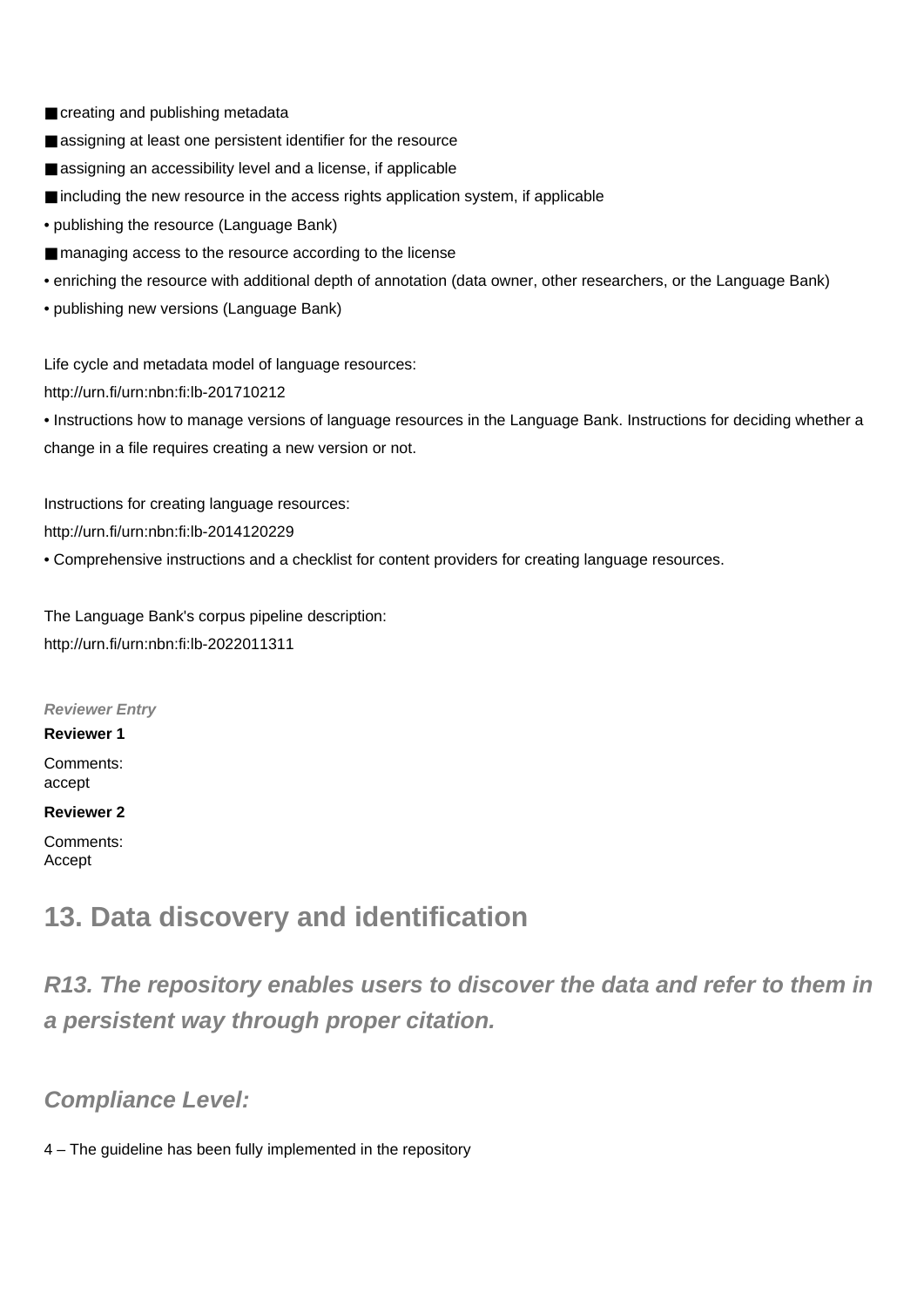#### **Reviewer Entry**

#### **Reviewer 1**

Comments: 4 – The guideline has been fully implemented in the repository accept

#### **Reviewer 2**

Comments: 4 – The guideline has been fully implemented in the repository

### **Response:**

Each corpus in the Language Bank of Finland has a Universal Resource Name (URN). The URN system is provided by the National Library of Finland who has allocated the Language Bank its own namespace (urn:nbn:fi:lb). The URNs are created manually and harvested and published daily by the National Library of Finland.

The Language Bank is also interoperable with the Handle PID system. A round trip conversion principle exists between the two systems, so that either form of PID can always be derived from the other. CSC – IT Center for Science, the organization hosting the Language Bank, is also a member of the European Persistent Identifier Consortium (EPIC).

All resources, corpora and tools, in the Language Bank are listed in the Language Bank Portal. The corpus table is searchable, and each item is linked to the META-SHARE metadata repository. All resources are also searchable and browsable in the META-SHARE service. Metadata is also available in machine-readable form as stated in CLARIN's center requirements.

The citation information for each corpus is directly accessible via the Language Bank Portal's corpus list (<https://www.kielipankki.fi/corpora/>).

The data in META-SHARE is harvested via an OAI-PHM interface into the CLARIN federation's Virtual Language Observatory repository where, in turn, language resources all around the world are featured. In a scientifically wider context, information about the Language Bank's resources is also harvested into the Finnish Etsin research data finder.

The National Library of Finland's URN information:

#### <http://urn.fi/URN:NBN:fi-fe2018093036991>

• What is a uniform resource name (URN). Overview provided by the National Library of Finland, the provider of the URN service used at the Language Bank.

#### The Handle system:

<http://www.handle.net>

• The website of the commercial PID system used in the European Persistent Identifier Consortium (EPIC) with which the Language Bank's URN system has been made compatible.

European Persistent Identifier Consortium: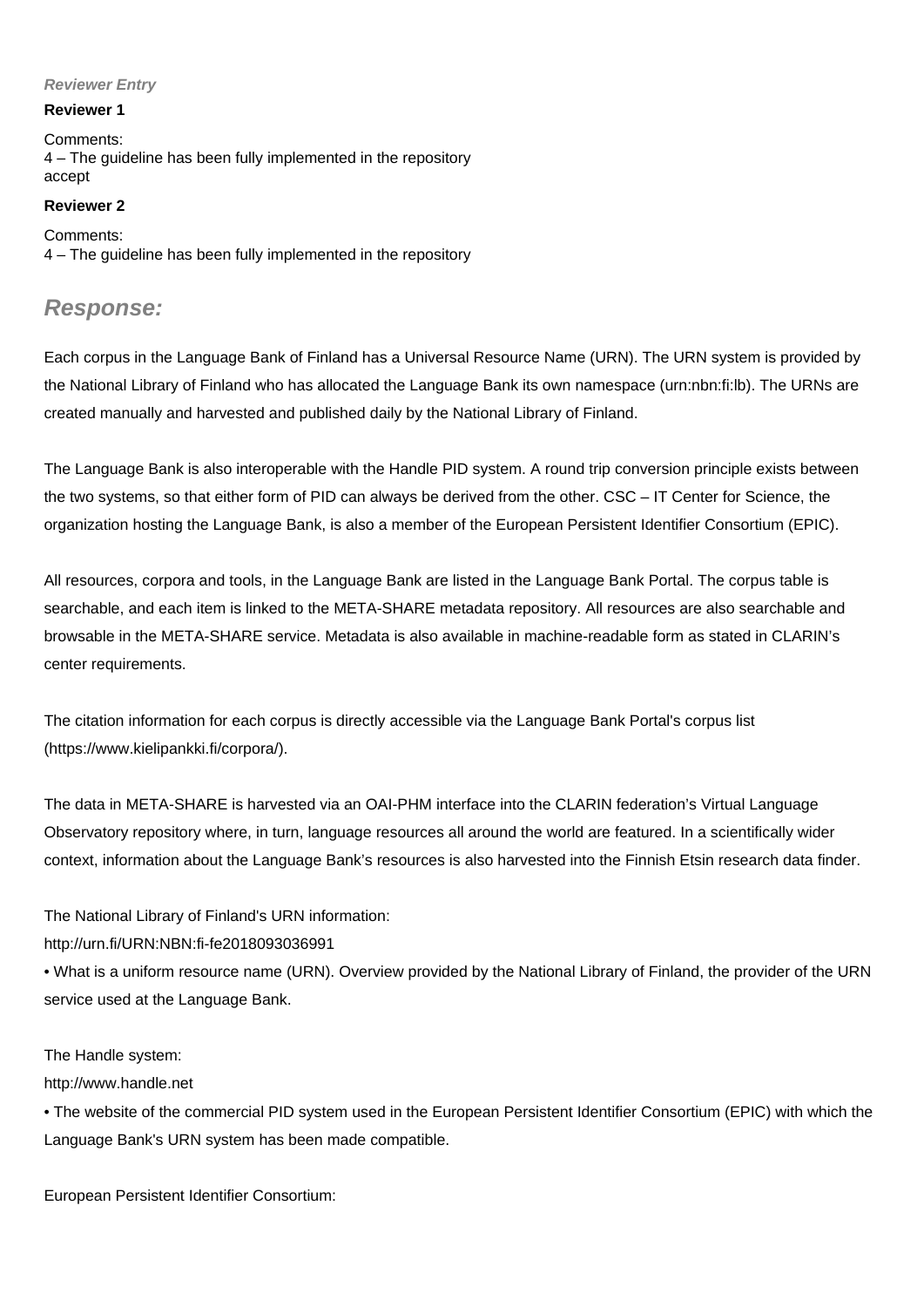<http://www.pidconsortium.eu>

• The website of the PID consortium CSC is a member of.

The Language Bank Portal: <https://www.kielipankki.fi/language-bank>

META-SHARE:

<http://metashare.csc.fi>

• The Language Bank's metadata repository.

CLARIN Level B center requirements:

<http://hdl.handle.net/11372/DOC-78>

• Requirements concerning machine-readable metadata (section 7).

CLARIN Virtual Language Observatory:

<https://vlo.clarin.eu>

• The CLARIN federation's centralized metadata repository.

#### Etsin:

<https://www.fairdata.fi/en/etsin/>

• The Finnish multi-disciplinary research data finder.

#### **Reviewer Entry**

#### **Reviewer 1**

Comments: accept

**Reviewer 2**

Comments: Accept

## **14. Data reuse**

**R14. The repository enables reuse of the data over time, ensuring that appropriate metadata are available to support the understanding and use of the data.**

**Compliance Level:**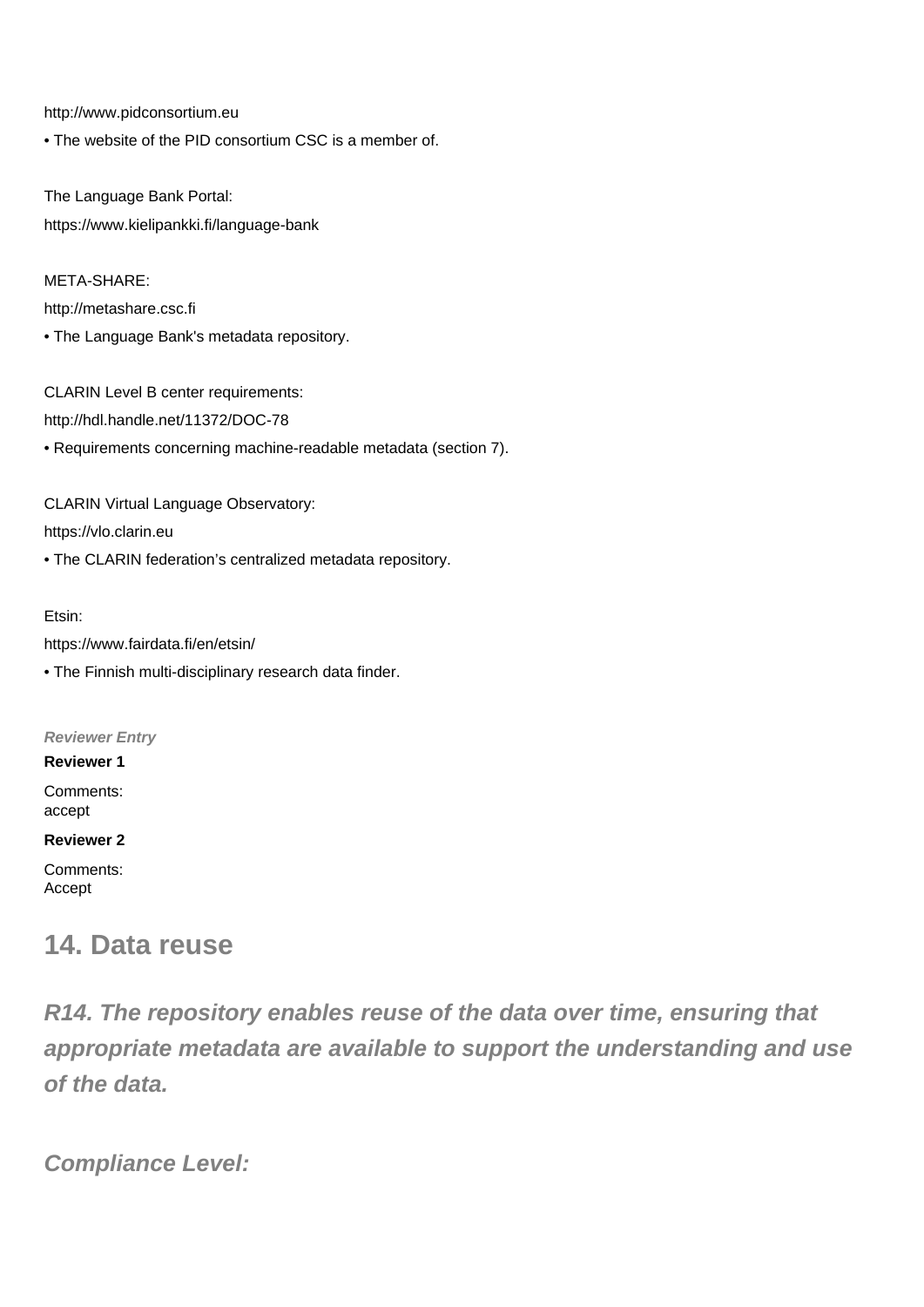4 – The guideline has been fully implemented in the repository

#### **Reviewer Entry**

#### **Reviewer 1**

Comments: 4 – The guideline has been fully implemented in the repository accept

### **Reviewer 2**

Comments: 4 – The guideline has been fully implemented in the repository

### **Response:**

The metadata of the language resources in the Language Bank of Finland are stored in the META-SHARE service. FIN-CLARIN takes care of entering the metadata of new resources into META-SHARE as well as maintaining them up to date. Content providers can also create META-SHARE accounts and edit the metadata themselves. META-SHARE produces Dublin Core format metadata that is also enriched as CLARIN CMDI.

The Language Bank has a three-tiered categorization of the service level provided for each deposited resource. Service level A data is curated by the Language Bank and migrated to new formats when necessary. The service levels of each resource are listed in the corpus list (www.kielipankki.fi/corpora).

META-SHARE:

<http://metashare.csc.fi/>

• The Language Bank's metadata repository.

Instructions for creating and providing metadata: <http://urn.fi/urn:nbn:fi:lb-201412029>

• How to compile and present metadata for language resources deposited in the Language Bank and what kind of assistance is available for content providers.

Information about CLARIN component metadata:

<http://urn.fi/urn:nbn:fi:lb-2014120210>

• Information about the metadata infrastructure of the international CLARIN consortium. This is relevant because the Language Bank wants to be compatible with other centers within the consortium.

Text corpus XML annotation specification:

<http://urn.fi/urn:nbn:fi:lb-2014120211>

• How to present metadata in XML files deposited in the Language Bank and instructions for properly encoding the corpora.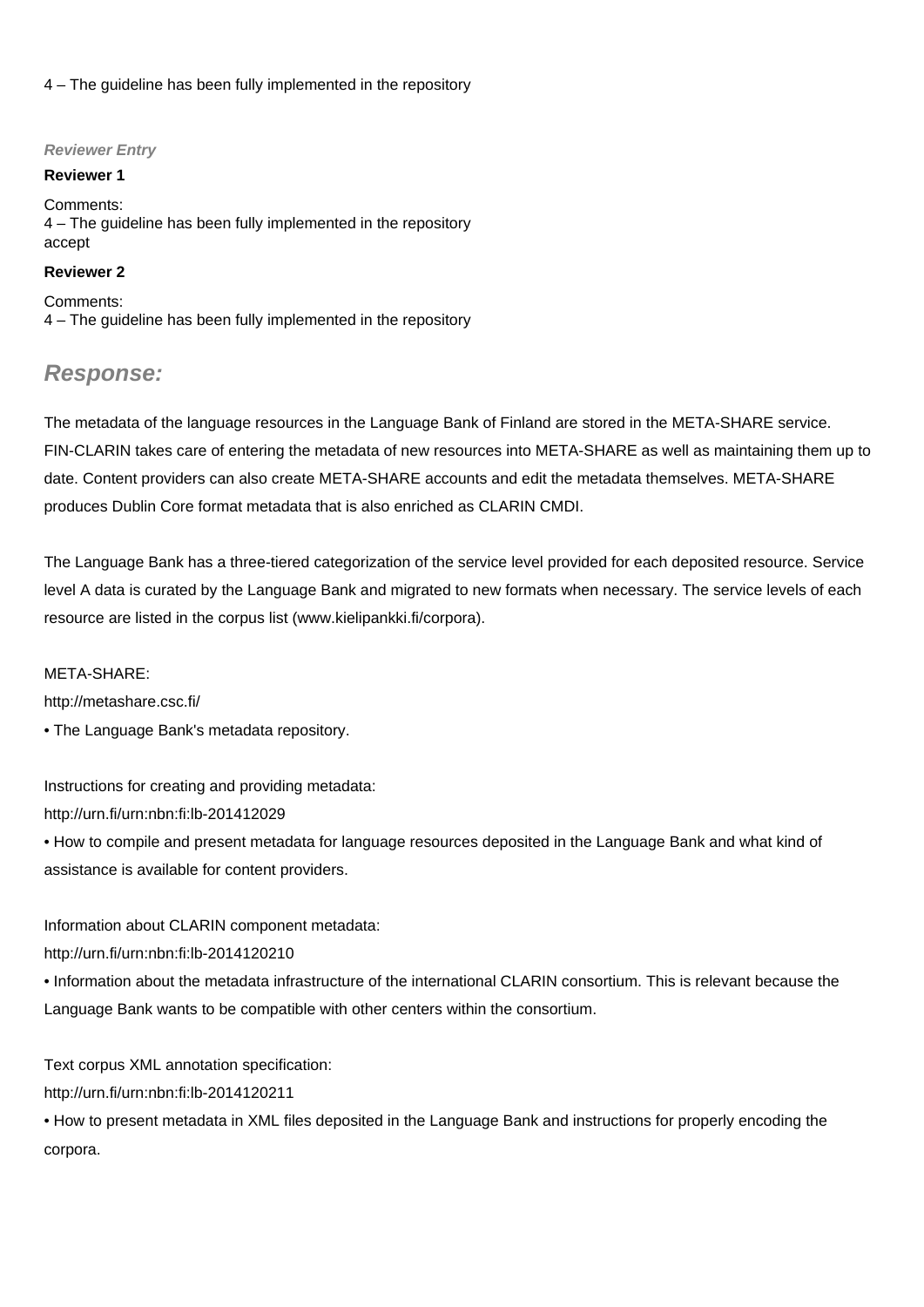CLARIN deposition and end-user license agreements: <http://urn.fi/urn:nbn:fi:lb-2014120216>

The service levels of the Language Bank's corpora: <https://www.kielipankki.fi/corpora/>

**Reviewer Entry**

Comments: accept

**Reviewer 1**

**Reviewer 2**

Comments: Accept

# **TECHNOLOGY**

# **15. Technical infrastructure**

**R15. The repository functions on well-supported operating systems and other core infrastructural software and is using hardware and software technologies appropriate to the services it provides to its Designated Community.**

## **Compliance Level:**

4 – The guideline has been fully implemented in the repository

**Reviewer Entry**

#### **Reviewer 1**

Comments: 4 – The guideline has been fully implemented in the repository accept

#### **Reviewer 2**

Comments: 4 – The guideline has been fully implemented in the repository

**Response:**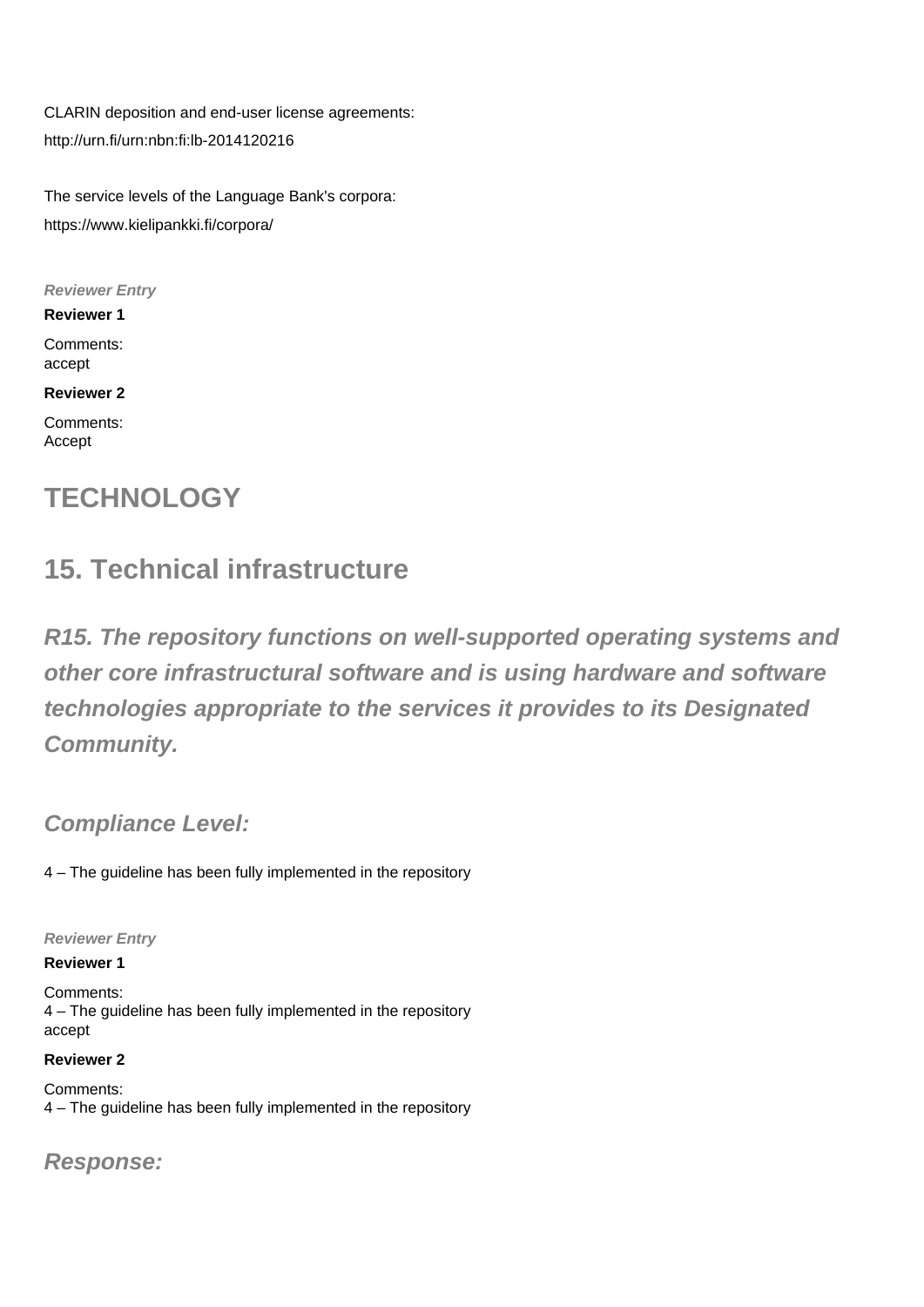The Language Bank of Finland is certified as a level B infrastructure center by the CLARIN federation and adheres to the relevant standards outlined in the CLARIN Level B center requirements:

- Federated identity management (single sign-on)
- Support for PIDs (Handle)
- Metadata export in the CMDI format to the VLO via OAI-PMH
- TLS certificates for servers

The Language Bank uses community software wherever possible, including:

- Korp (korp.csc.fi) originally developed by SWE-CLARIN
- META-SHARE (metashare.csc.fi) developed by META-NET
- Helsinki Finite State Transducer (HFST) developed by the University of Helsinki
- GitHub for version control

The Language Bank of Finland's current infrastructure development project is funded by the Academy of Finland until the end of 2023. The core services of the Language Bank are funded by the Finnish Ministry of Education and CSC.

Most of the Language Bank's service portfolio is maintained on GitHub. Certain services, including the Language Bank Portal, are maintained using a private GitHub repository. Other service setups are already publicly visible, e.g. the Sanat lexicon database (sanat.csc.fi) and the Helsinki Finite State Transducer tools that are installed in CSC's supercomputing environment for the Language Bank's users.

All services of the Language Bank and the underlying infrastructure are continuously monitored and the administrators are alerted in case of abnormalities, such as high CPU load or memory usage.

The Language Bank's systems are documented externally in the Language Bank Portal, as well as in CSC's internal wiki that contains service descriptions and security documentation.

The Language Bank services are connected to the internet with a connection speed of 1 gigabit per second using the Finnish University Research Network, Funet.

The Language Bank has a policy for dealing with different versions and instances of the deposited language resources. For long term preservation, the Language Bank has a life cycle and metadata model of language resources. FIN-CLARIN has a data management plan that also refers to individual plans of all member universities and other organizations.

CSC is certified according to the standard ISO/IEC 27001:2013. The certification covers operations, development and management of CSC's ICT-platforms. The following functions related to the Language Bank are also covered:

- Data centers
- Networks
- Virtualization platform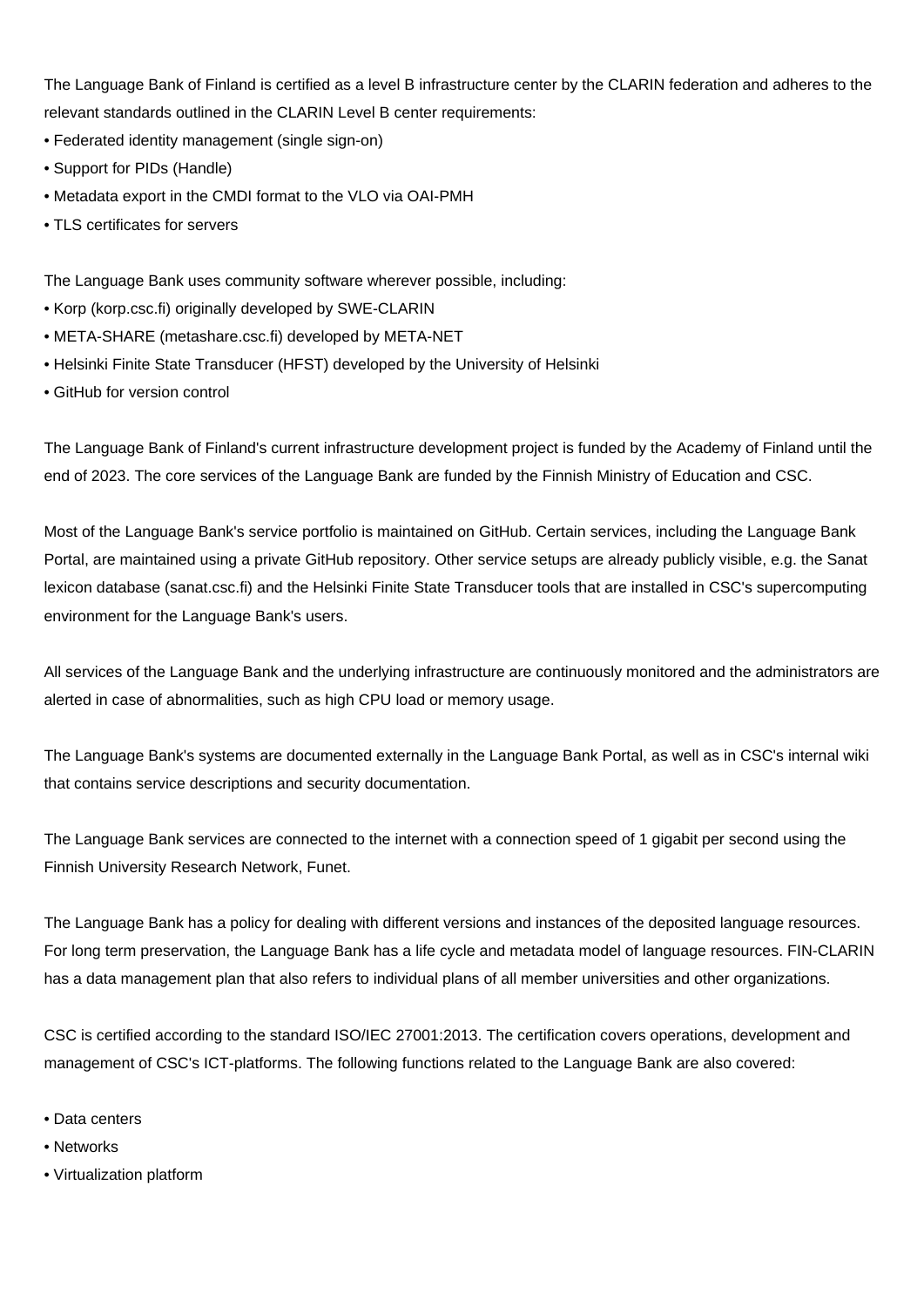- Storage and backup
- Operations systems
- Information security and physical security
- Change, incident and capacity management

CSC's ISO/IEC 27001:2013 certification does not cover application level functions of the Language Bank (e.g. the Korp user interface). The following OAIS functions are provided:

- Responsibility of CSC:
- Access
- Archival Storage
- Administration
- Data Management
- Responsibility of FIN-CLARIN:
- Ingest

CSC is responsible for preserving and operating the language resources (corpora and software) deposited in the Language Bank, except for resources and services maintained and operated by partners either on their own or CSC's virtual servers.

CLARIN Level B center requirements: <http://hdl.handle.net/11372/DOC-78>

The Language Bank's GitHub collaborative public repository: <http://urn.fi/urn:nbn:fi:lb-201710255>

The Sanat lexicon database: <http://sanat.csc.fi/>

Information about the Helsinki Finite State Transducer technology: <http://urn.fi/urn:nbn:fi:lb-20140730183>

Information about the Funet network: <http://urn.fi/urn:nbn:fi:lb-201710256>

Overview of the CSC computing environment:

<http://urn.fi/urn:nbn:fi:lb-2014120218>

• Information about the computing resources at CSC. This includes the computing environment of the Language Bank.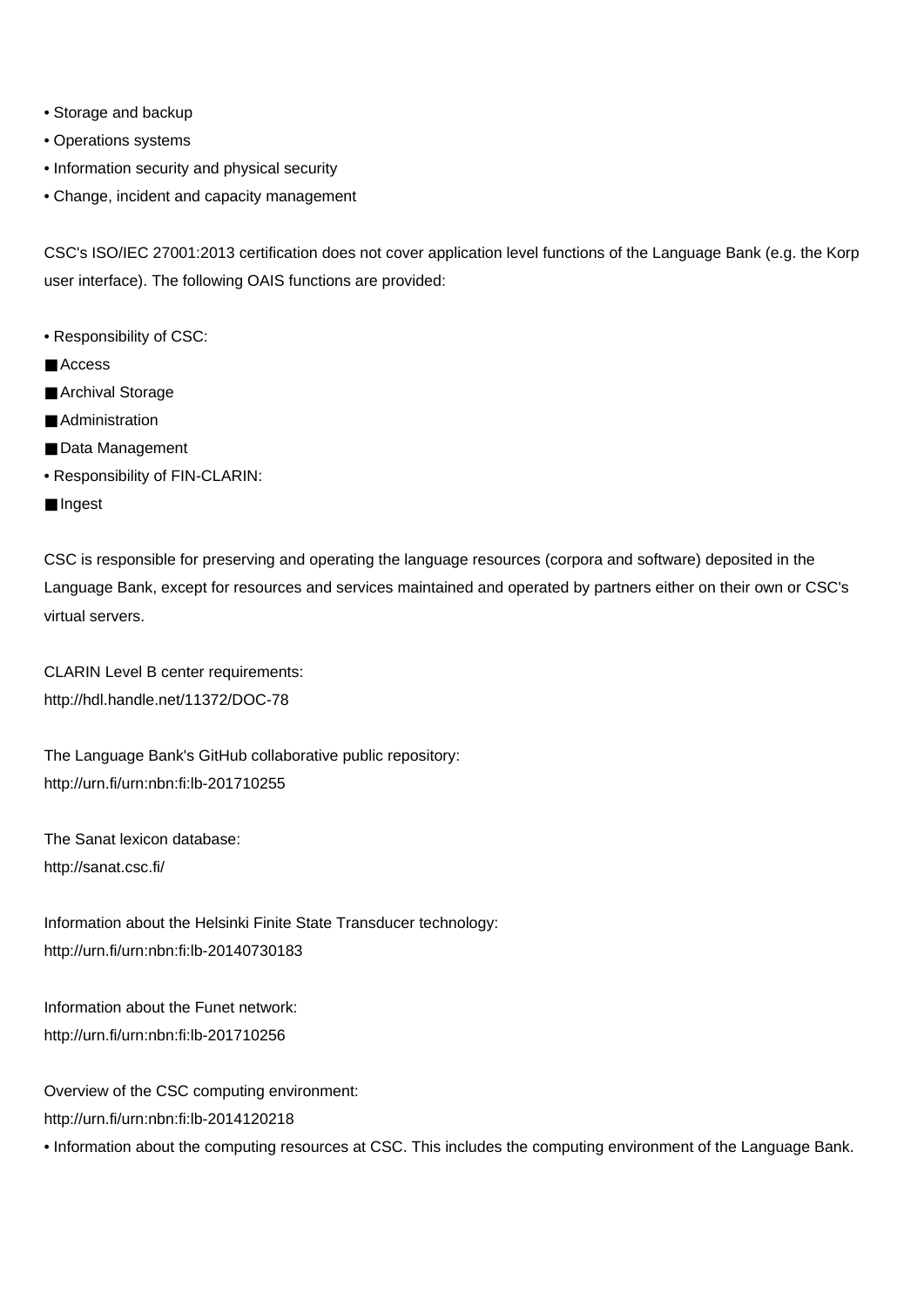Overview of the CSC storage environment: <http://urn.fi/urn:nbn:fi:lb-2014120217> • Information about the data systems at CSC. This includes the data environment of the Language Bank.

About the ISO 27001 certification: <http://urn.fi/urn:nbn:fi:lb-201710252>

**Reviewer Entry**

**Reviewer 1** Comments: accept

**Reviewer 2**

Comments: Accept

# **16. Security**

**R16. The technical infrastructure of the repository provides for protection of the facility and its data, products, services, and users.**

## **Compliance Level:**

3 – The repository is in the implementation phase

#### **Reviewer Entry**

#### **Reviewer 1**

Comments: 3 – The repository is in the implementation phase accept

#### **Reviewer 2**

Comments: 3 – The repository is in the implementation phase

## **Response:**

The Language Bank has taken steps to minimize the risk of data loss due to technical or human error or even malice. CSC, the hosting institution of the Language Bank and consortium partner of FIN-CLARIN, is certified according to the ISO 27001 standard for information security. Application level development is tracked using version control (GitHub) and automated installation procedures. The Language Bank's business continuity and disaster recovery plans are reviewed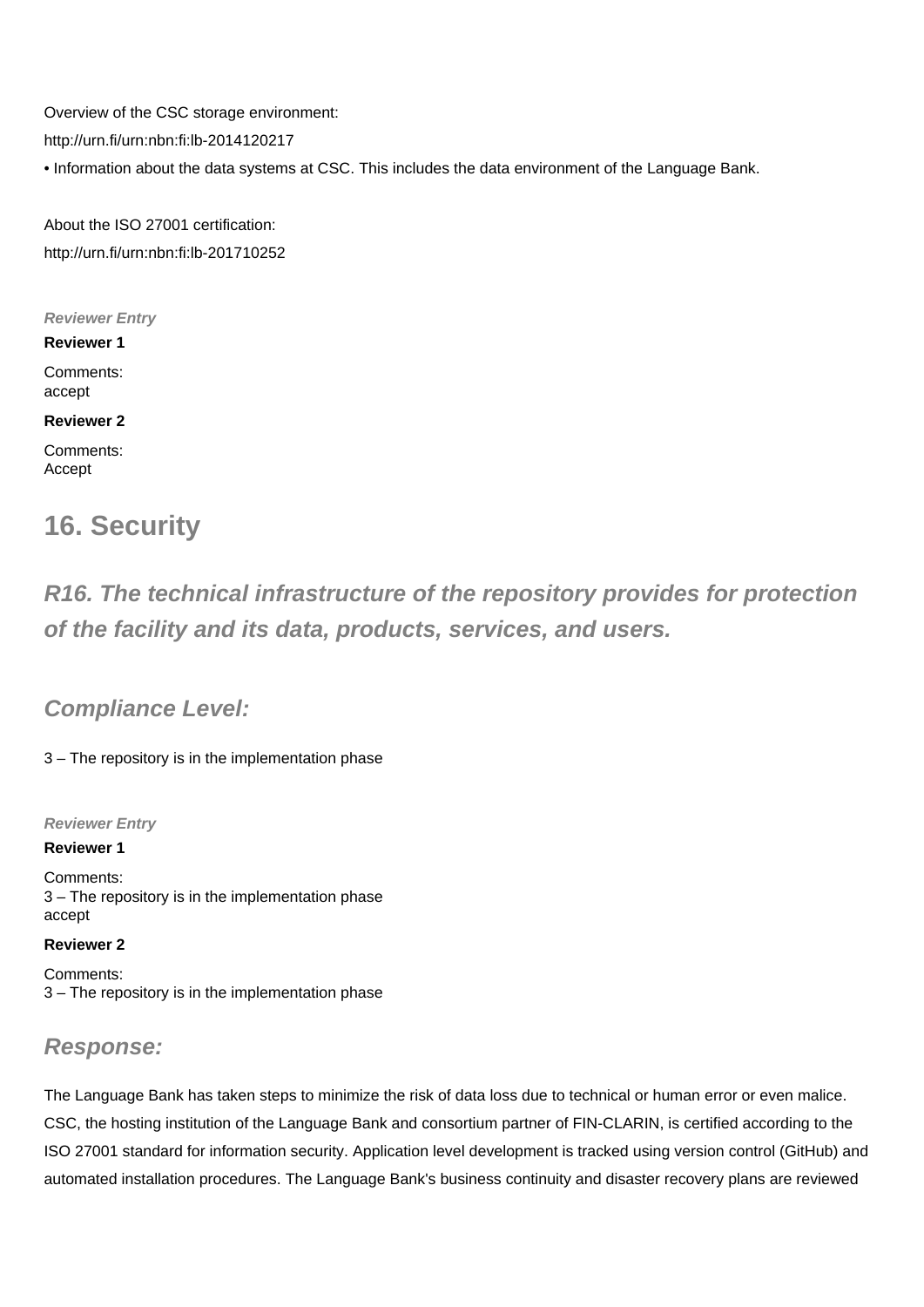annually by the Language Bank's experts and approved by CSC's security officer. All services run on regularly backed up virtual machines and can be restored quickly by CSC's specialists.

In addition to continuous monitoring, operating systems and the software stack are kept up to date and tested for vulnerabilities four times a year. The tests are performed both manually and automatically. This proactive approach helps to minimize attack vectors to the Language Bank's services.

Information about security at CSC: <http://urn.fi/urn:nbn:fi:lb-201710264>

#### **Reviewer Entry**

**Reviewer 1** Comments:

#### accept **Reviewer 2**

Comments:

Accept at level three noting that the evidence relates to the service aspects outsourced to CSC rather than those from the applicant themselves.

# **APPLICANT FEEDBACK**

# **Comments/feedback**

**These Requirements are not seen as final, and we value your input to improve the CoreTrustSeal certification procedure. Any comments on the quality of the Requirements, their relevance to your organization, or any other contribution, will be considered as part of future iterations.**

**Response:**

#### **Reviewer Entry**

#### **Reviewer 1**

#### Comments:

The applicant has provided clarification on the funding scheme. They have funding for 2022-2023 and typically renew it every 2-3 years. I would recommend approving this application.

#### **Reviewer 2**

Comments:

Thank you for your revised application. When you renew in three years we would suggest that you more clearly separate responsibilities between yourselves and outsource partners, including CSD. We would also suggest a greater degree of